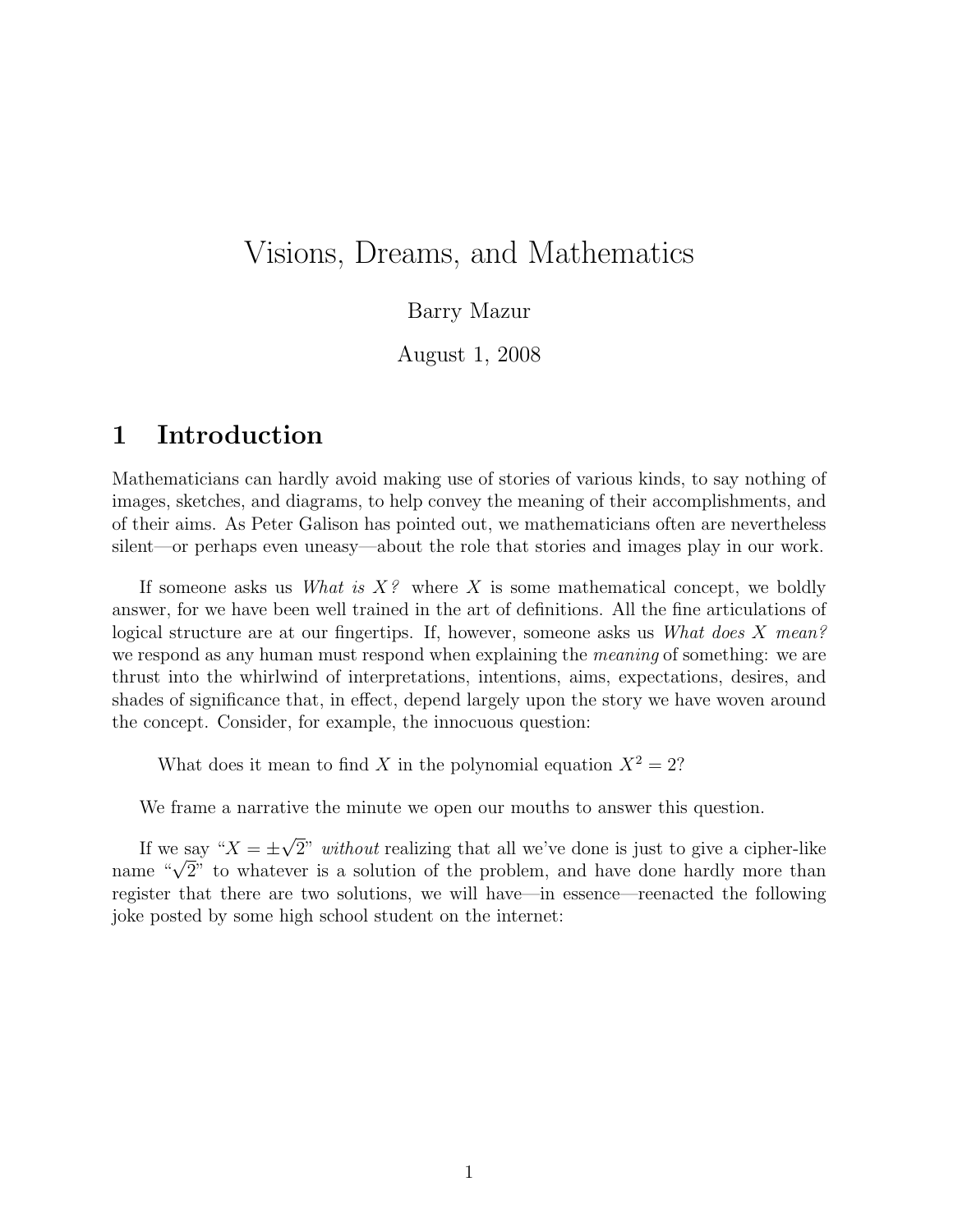

Figure 1:

If we say exactly the same thing, " $X = \pm$ √ 2," but *fully* realizing that we've just given If we say exactly the same thing,  $\Lambda = \pm \sqrt{2}$ , but *fully* realizing that we ve just given<br>a cipher-like name " $\sqrt{2}$ " to whatever is the solution of the problem, thereby christening an entity about which all we know, and possibly, all we need to know is that it behaves like any other number and that its square is two, then we will have—in essence—reenacted one of the great advances in early modern algebra that gives us extraordinary power in our dealings with algebraic numbers. This is a viewpoint to which the name Leopoldt Kronecker is often attached.

If we say  $X = \pm 1.414...$  we will be thrusting our problem into yet another context, with its own interpretations, and narrative.

Our story will be about Kronecker's desire—his dream, I will sometimes call it—-to find solutions of a large and interesting collection of polynomial equations. But, as we have just seen, what it means to find solutions—even for a single equation—requires framing. In fact, I will be less interested in Kronecker, and more in the disembodied desire, the dream, the *frame*, and especially how it changes as it is shaped by generations of mathematicians: I want to think about the voyage, if I can use that language, of the dream.

### 2 Voyages

The hero sets out... And then, if the story is like most good ones, the tale will make us passionately concerned about the hero's moments of elation and disappointment; love and death. For the voyager setting out with ambitious dreams, yes,

L'univers est égal à son vaste appétit.

Ah! que le monde est grand à la clarté des lampes!

But things—happily—don't always end up with the tragic disillusionment of Baudelaire's line: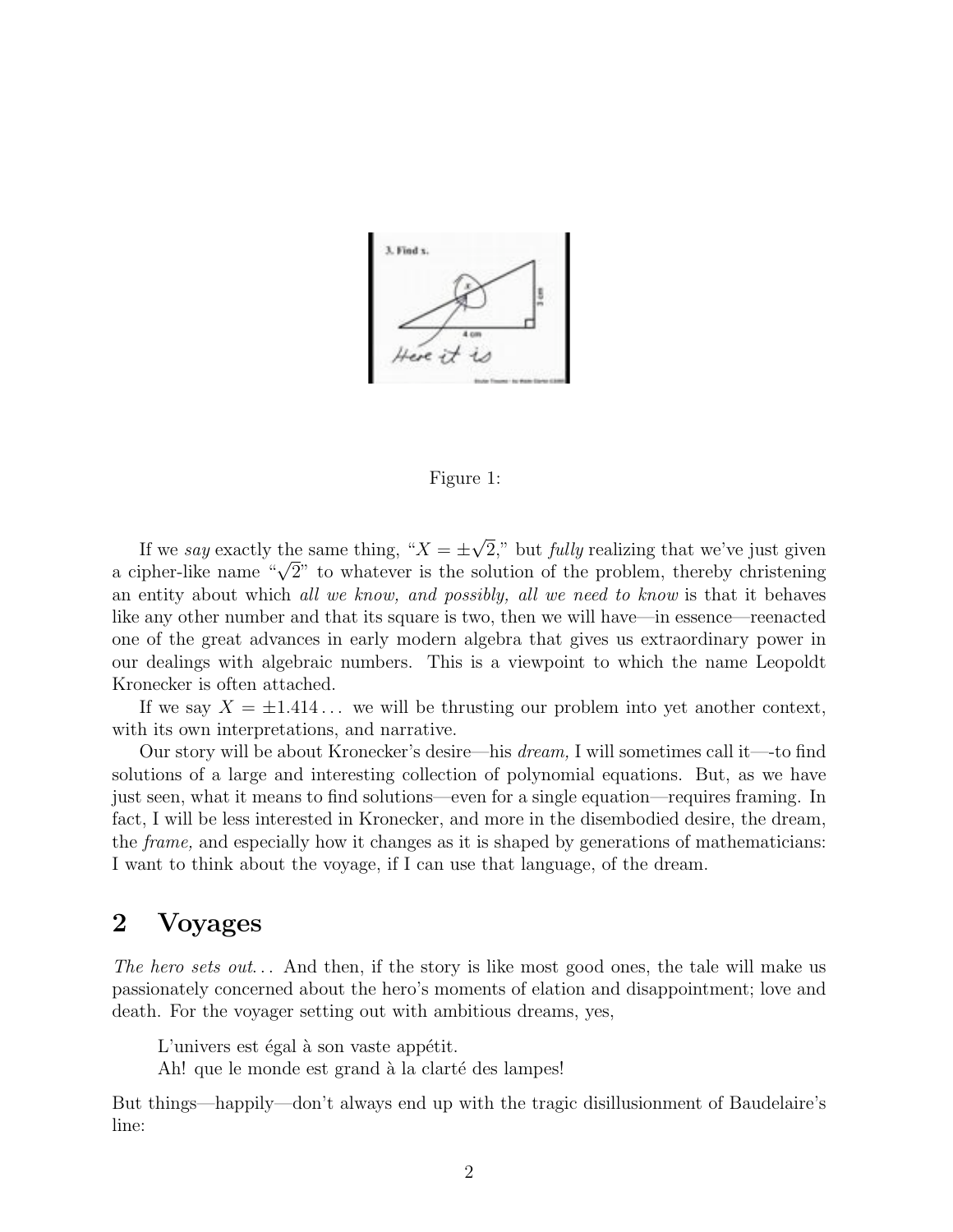Aux yeux du souvenir que le monde est petit!

A philosopher, and friend of mine, David Lachterman—who wrote a surprising book, The Ethics of Geometry—once said, with a hint of superiority, as I tried to explain some mathematics to him:

in dark contrast to philosophy, there is no  $tragedy$  in mathematics  $\dots$ 

He meant, of course, no tragic ideas—no tragedy treated in the substance of the "ideas"—that form the staple of mathematics<sup>1</sup>.

Real voyages, or fictional ones, are often resonant with impending loss, and accounts of them need only give the barest clues for us to detect a tragic timbre, as when a depressed schoolteacher opens his narrative asking to be referred to as Ishmael, or even as in the seemingly liberating opening lines of Kawabata's Snow Country

The train came out of the long tunnel into the snow country.

Mathematics also has its voyages, of a sort<sup>2</sup>, that begin with some *idea*, a vision of some mathematician who—because of the energy and urgency of the idea— is goaded on to try to achieve some grand project—a prophetic dream of some future theory to be developed. A *Dream* in short<sup>3</sup>.

Some years ago, a certain mathematician—call him or her  $X$ —in commenting on the huge talent displayed by another mathematician  $Y$ —made a trenchant after-remark: "Y is an extraordinary mathematician, but he has no dreams." The expectation, then, is that good mathematicians have them. What does it mean to have—in the sense implied by that remark—-dreams? The old Delmore Schwartz short story In Dreams Begin Responsibilities<sup>4</sup> gets its energy from the urgency of a different genre of dream. But all dreams of vision—be it Martin Luther King's where it is a call to action—or Kronecker's, the particular focus of this essay, where it is a call to contemplation—come with responsibilities.

There are many examples where the artist, the scientist, or the mathematician has a vision of some way—as yet unformed—of thinking. And I don't mean merely of some thing

<sup>&</sup>lt;sup>1</sup>He couldn't possibly have meant that there is none in the lives of the practitioners, on whom the fates have proportioned almost as much misfortune as on the rest of humanity.

<sup>&</sup>lt;sup>2</sup>See Apostolos Doxiadis's essay *Euclid's Poetics: An examination of the similarity between narrative* and proof, where—among other things—construction of a narrative is compared with construction of a proof and where both are metaphorically voyages from one place to another, and the places "visited" can be laid out as on a map

<sup>&</sup>lt;sup>3</sup>a wide-awake dream therefore; as distinct from sleeping dreams that contain mathematical ideas that can be transported to our waking life, such as is one of the themes of Michael Harris's great essay in this volume

<sup>4</sup>The protagonist is dreaming about watching a movie of his parents' courtship, and screams things at the screen. The responsibility for the character in that story, is to break away from his parents, to become an artist.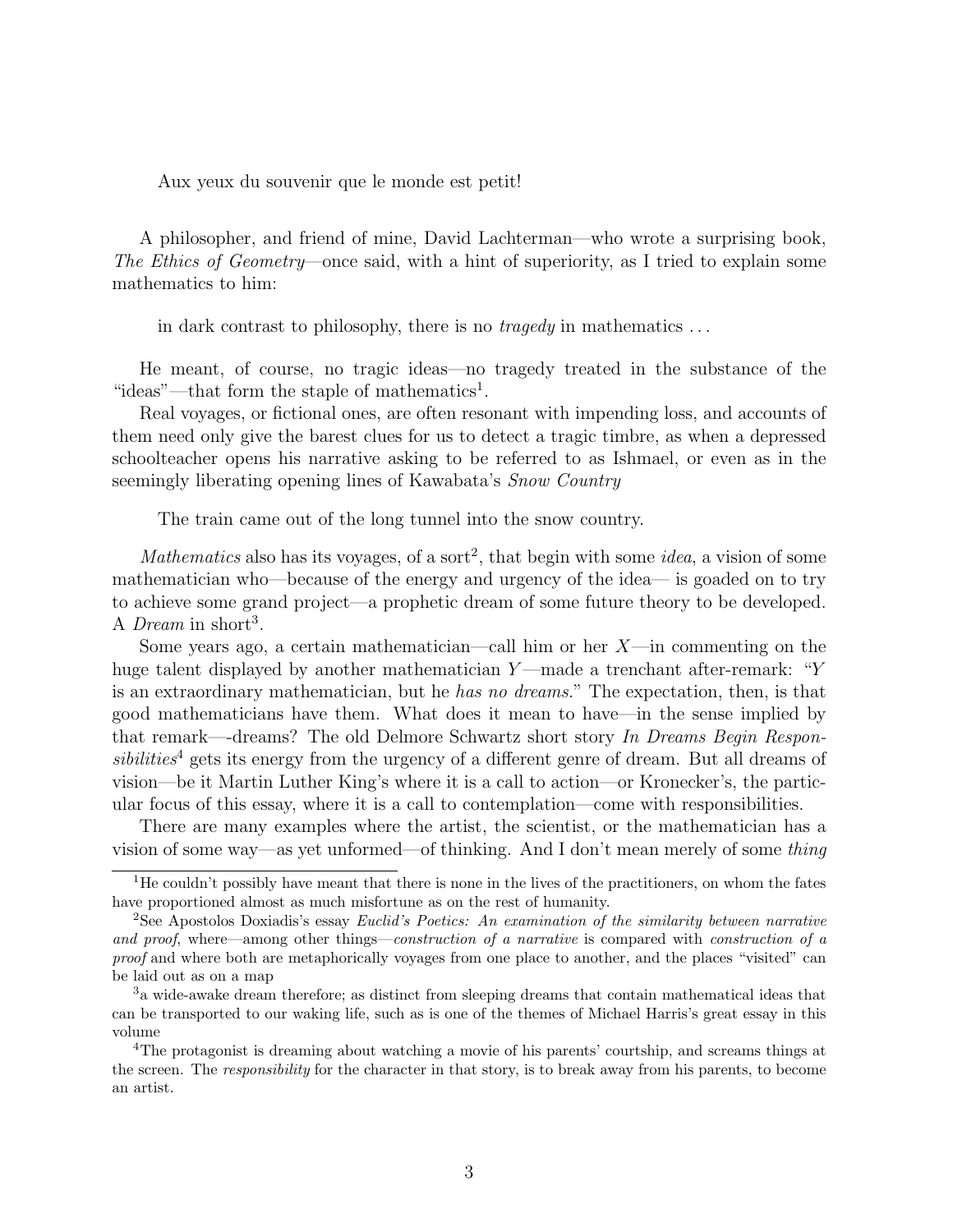never before thought but rather, more wrenchingly, of some entire way of thinking never before thought. The *responsibility* is then clear: to follow it where it leads.

There is one striking difference between a straight story of a voyage<sup>5</sup> and any voyage of ideas in mathematics or in any of the sciences. Although the initial "traveller" is a person, a lone mathematician perhaps, if the arc of mathematical discovery and enlightenment provided by the dream is large enough, it is the disembodied dream that takes over; it is the idea that (or who) is the protagonist<sup>6</sup> and who continues the voyage.

The "story" aspect of this article is a prophetic vision of Kronecker—where I will take the vision itself (rather than the man Kronecker) as the only protagonist—to muse about its birth, its development, and the ingredients of its character. I don't mean to be taking a German Romantic stance and insisting on "idea" as "character," with a life of its own; just a storyteller's stance, with the view that this may be the best organization of a narrative that vividly brings home the manner in which Kronecker's ideas arose, unfolded, and even now envelope the goals of current mathematicians. I learned in conversation with some of the contributors to this volume how problematic it is to employ the word character in this somewhat disembodied setting, but I feel that it should be harmless if, instead of *character*, I view Kronecker's vision as something of an agent in the tale that I will recount.

## 3 Biographies of ideas

People sometimes say "that idea  $X$  took on a life of its own" and this brand of anthropomorphization often signals that it is the type of idea that can be most fully understood only by a narrative where the idea itself,  $X$ ,—rather than the multitude of personalities who gave birth to it, developed it, extended it—occupies center stage. A quarter of a century ago, I.R. Shavarevich expressed a related thought, musing about a—fictional, to be sure—single nonhuman protagonist orchestrating mathematics as a whole.

Viewed superficially, mathematics is the result of centuries of effort by many thousands of largely unconnected individuals scattered across continents, centuries and millennia. However the internal logic of its development much more resembles the work of a single intellect developing its thought in a continuous and systematic way, and only using as a means a multiplicity of human

<sup>&</sup>lt;sup>5</sup>such as Rory Stewart's illuminating *The Places in Between* where the narrative trajectory has an elegant simplicity: walking in a straight line across Afghanistan, while the telling of it has an obsessive vivacity

 ${}^{6}A$  (quite short) story of Chekhov has this type of arc, where the ostensible protagonist Gusev somehow, only once dead and summarily buried at sea, "covered with foam and for a moment [he] looked as though he were wrapped in lace,"—only then—does some non-living sense of Gusev soar, suffused into the water below and sky above.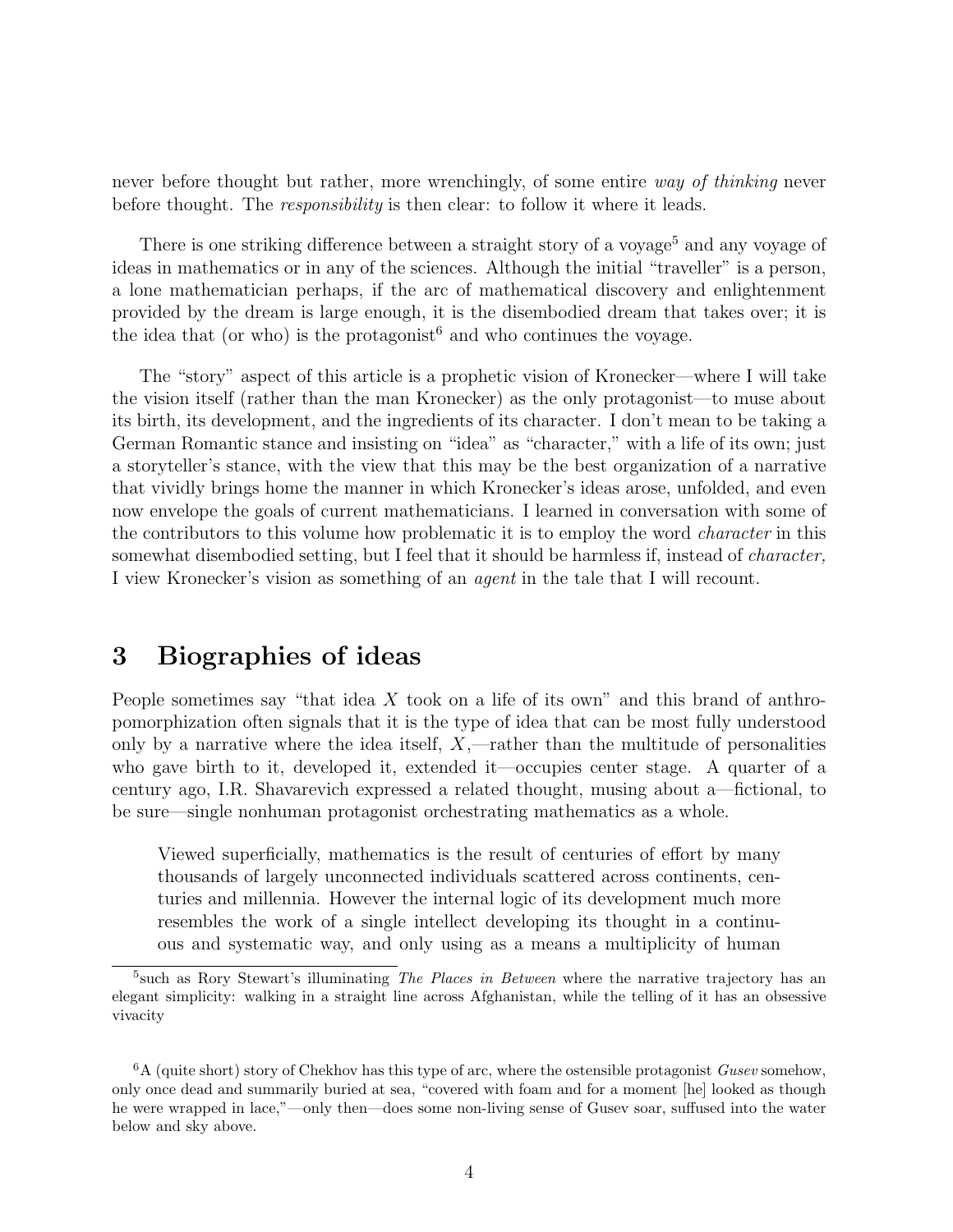individualities—much as in an orchestra playing a symphony written by some composer the theme moves from one instrument to another, so that as soon as one performer is forced to cut short his part, it is taken up by another player, who continues it with due attention to the score<sup>7</sup>.

An idea may begin as the passionate and precise goal of a single person, and then diffuse into something less tangible and more persuasive and pervasive, taken up by many. The felt experience (by people contemplating mathematics) that some of these multiplyshared ideas seem to have an uncanny unity—as if orchestrated by a single intelligence, as Shafarevich put it—-deserves, I believe, to be discussed along with the more common discussions regarding the felt experience of (what is often called) platonism in mathematics, i.e., that mathematical concepts are getting close to Plato's eidoi, those joists and pinions in the architecture of the cosmos; or more briefly—and in the standard peculiar way of saying it—that mathematical concepts are "out there.")

Contemporary mathematics is rich in its broad horizon—with magnificent programs pointing to future large understandings. But one doesn't have to go too far into the subject to get a sense of traces of mighty illuminations that must have sparked visions.

Was there, for example, some ancient, somewhere, who realized that *five cows, five* days, and five fingers have something in common, and that if one—by a strange twist of thought, and by fiat—expresses that something as a noun, i.e., as the concept five, one will be setting off on a worthwhile path of thought?

Some more modern path-setters are quite conscious of the "setting out on a new path of thought," and at the same time humble in reflecting on the hardship their predecessors may have encountered pursuing the early visions in the subject. Here is Alexander Grothendieck (in the introduction of his masterpiece le Langage des  $Schémas$ ) reflecting on the difficulty of grasping his new vision—and on the difficulty that future mathematicians will have to appreciate this "difficulty of grasping":

Il sera sans doute difficule au mathématicien, dans l'avenir, de se dérober à ce nouvel effort d'abstraction, peut-être assez minime, somme toute, en comparaision de celui fourni par nos péres, se familarisant avec la Théorie des Ensembles.

The mathematical visions that I am currently fascinated by are those that begin with the mission of explaining something precise, and then—because of their extreme success expand as a template refashioned and reshaped to explain, and to unify, larger and larger constellations of mathematical or scientific issues—this refashioning done by whole generations of mathematicians or scientists, as if a single orchestra. Things become particularly interesting, not when these templates fit perfectly, but rather when they don't quite fit, and yet despite this, their explanatory force, their unifying force, is so intense that we are impelled to reorganize the very constellation they are supposed to explain, so as to make them fit. A clean example of such a vision is *conservation of energy* in Physics, where

<sup>&</sup>lt;sup>7</sup>I.R. Shafarevich: On Certain Tendencies in the Development of Mathematics Poetics Today 3 No. 1. (Winter 1982) pp 5-9. Transl.: A. Shenitzer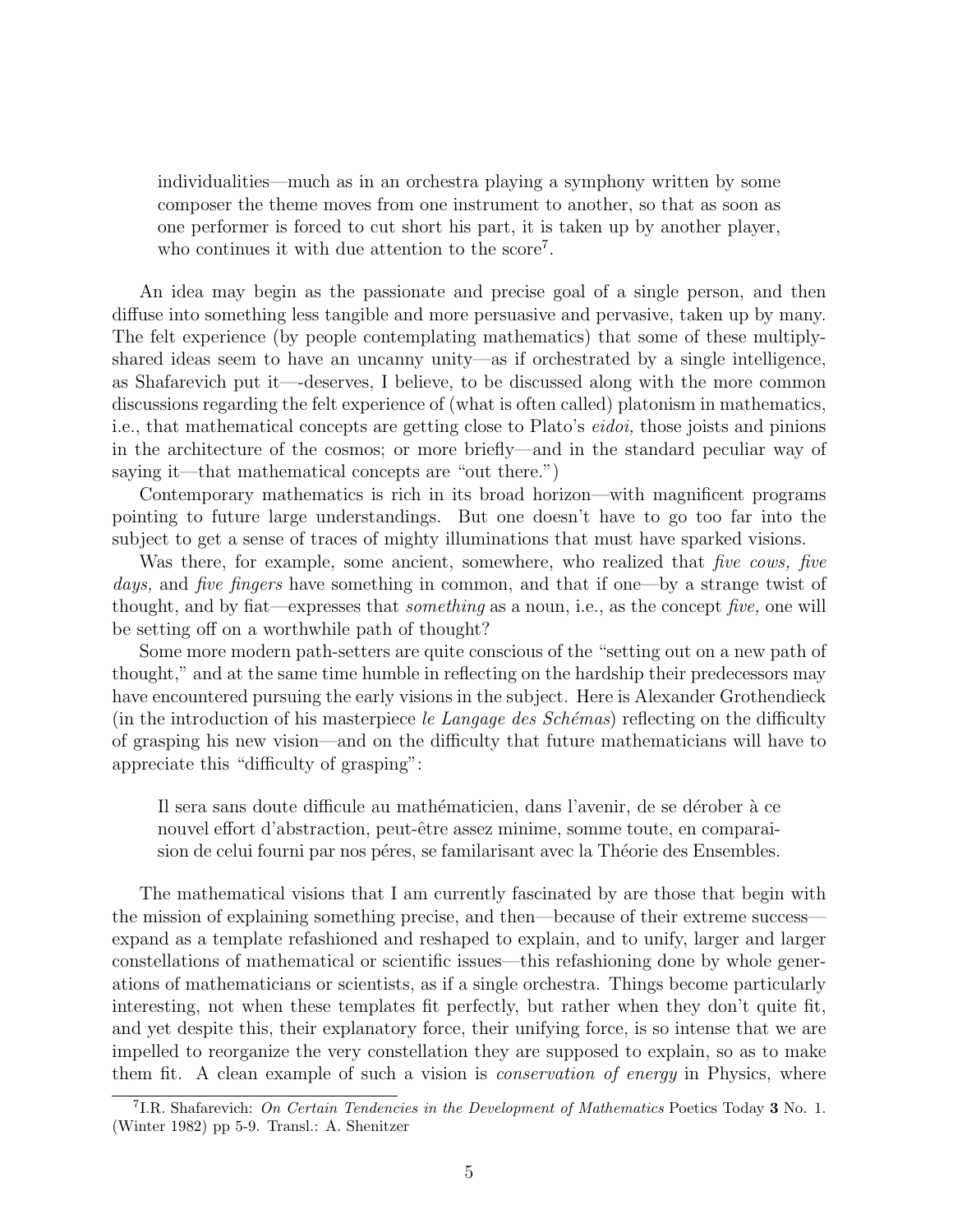the clarity of such a principle is so unifying a template that one perfectly happily has the instinct of preservation of conservation laws by simply expecting, and possibly positing, new, as yet unconsidered, agents—if it comes to that—to balance the books, and thereby retain the principle of conservation of energy. Such visions become organizing principles, so useful in determining the phenomena to be explained, and at the same time in shaping what it means to *explain* the phenomena. There is a curious non-falsifiable element to such principles, for they get to organize our thoughts-about-explanation on a level higher than the notion of falsifiability can reach.

I will be telling—actually, just talking about—the story of one such vision, which has a much much smaller imprint that *conservation laws in physics*; nevertheless I love it for many reasons not the least of which is that it begins, as I will tell it, with one of the sparks that set off Greek mathematics, namely the formula for the length of the diagonal of a square whose sides have unit length (in the story this will have an algebraic disguise). Transformed and extended, the vision—initially referred to as Kronecker's *liebster Jugendtraum*—continues to shape the hopes of a certain branch of mathematics, today. I'll describe a piece of this in elementary terms and discuss the role it has played, and is continuing to play, and its potency as it has suffused into the broad goals of modern number theorists.

# 4 What are our aims when we tell stories about mathematics?

We should be clear about whether the stories we will be considering are ends or means. In fiction, telling the story is the ultimate goal, and everything else is a means toward that goal. I suspect that even Sheherezade, despite her dangerous situation, and the immediate mortal purpose for her storytelling, would agree to this. In mathematical expositions most story elements are usually intended to serve the mathematical ideas: story is a means, the ideas are the end.

If, then, stories in mathematical exposition are a means, and not an end, to what are they a means: what do they accomplish? Let us try to throw together a provisional taxonomy of "kinds of storytelling" in mathematics, by the various possible answers to this question. I feel that there are three standard forms, and also a fourth form—the one I am interested in—that has to do with the arc of a mathematical vision, the character being the vision itself. My names for the standard ones are

- *Origin-stories* explaining some original motivation for studying the mathematics being described, this motivation being external to the development of mathematical ideas themselves,
- Purpose-stories describing some purpose to the mathematical narrative, a purpose external to the context of mathematics itself, and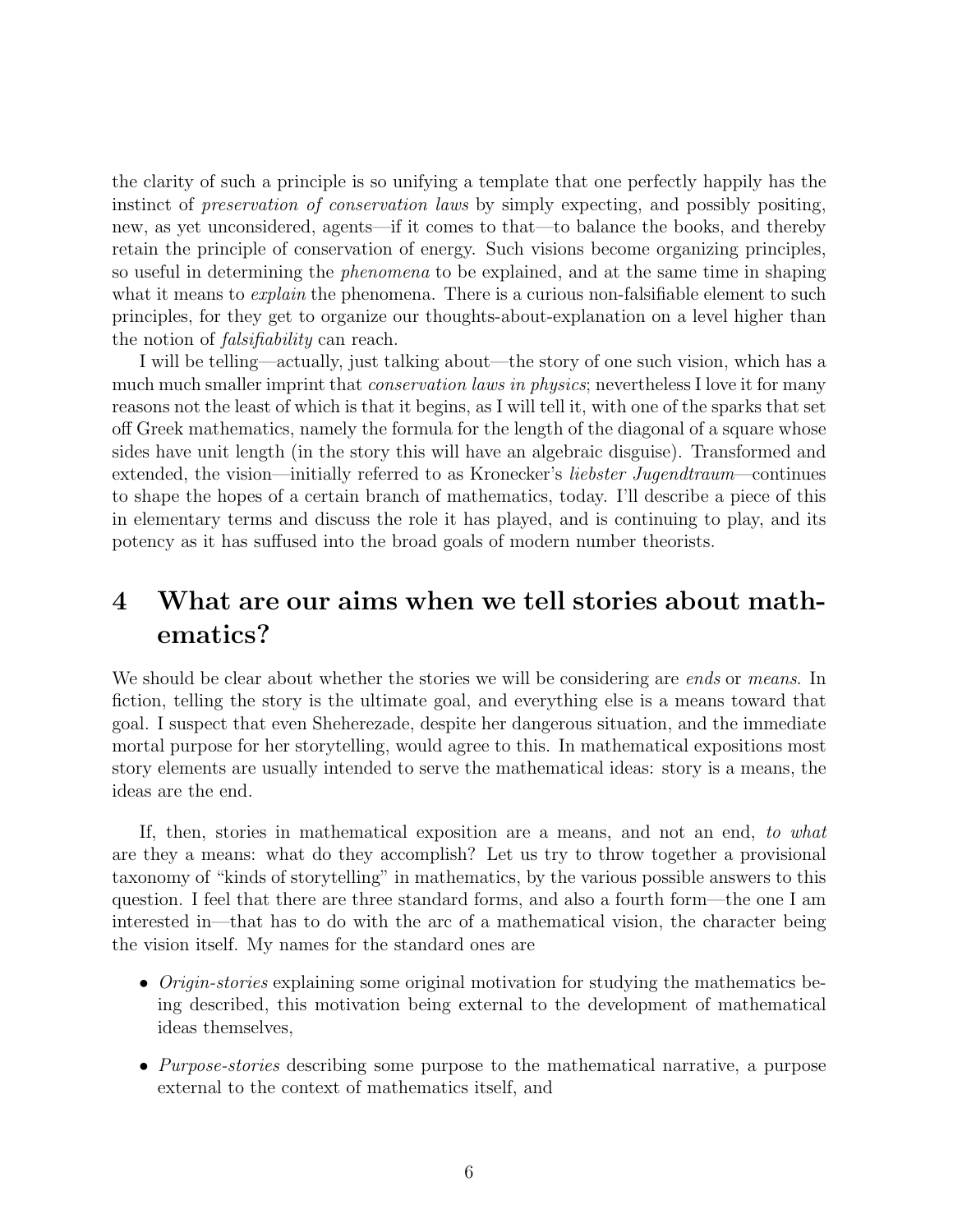• Raisins in the pudding which are ornamental bits of story meant to provide anecdotal digressions or perhaps a certain amount of relief from the toils of the exposition. At the least they are intended to add extra color. But the primary relationship of the stories or story-fragments in this category to the mathematical subject is ornament: they are not required to help in furthering–in any direct way–the reader's comprehension of the material, nor do they fit in as a part of the structure of the argument presented.

### 5 Kronecker's Dream

No matter how one tells the story, to my mind, the seed for Kronecker's dream is in Gauss's expression for square roots of integers as trigonometric sums, i.e., as linear combinations of roots of unity. A *root of unity* is an algebraic number with the property that a power of it is equal to 1; so  $i = \sqrt{-1}$  is a fourth root of unity, and  $e^{\frac{2\pi i}{n}}$  is an *n*-th root of unity. The ur-example of an expression of a square root of an integer as a trigonometric sum is

$$
\sqrt{2} = |1 + i|
$$

(more generally, see this footnote<sup>8</sup>). From gazing at this formula to envisioning Kronecker's grand hope is a giant step, and we will proceed slowly. (For one thing, we need wrestle with the question: what does the right-hand side of the formula gain for you in dealing with the left hand-side, and more generally: why is it a good thing to express square roots explicitly as weighted sums of roots of unity?)

Kronecker's Jugendtraum was cryptically expressed as "Hilbert's 12th Problem," and people who wish to follow the narrative of Kronecker's dream with the Hilbert Problems as a backdrop, should consult Norbert Schappacher's  $On$  the History of Hilbert's Twelfth Problem: A Comedy of Errors which offers both a majestic view of the mathematical climate of the times, and a sensitive close reading of the textual evidence available to us; remnants of this climate. For people with a more technical background who wish to have a full exposition of the mathematics involved, there is the treatise Kronecker's Jugendtraum and Modular Functions by S.G. Vladut (Gordon and Breach, New York, 1991).

There are many ways of telling the tale, and in recent epochs Kronecker's Jugendtraum has been folded into one of the grand goals of modern number theory. I will try—at the very end of this essay—to give the briefest indication of what is involved.

$$
\pm i^{\frac{p-1}{2}}\sqrt{p} = e^{2\pi i/p} + {2 \choose p}e^{4\pi i/p} + {3 \choose p}e^{6\pi i/p} + \cdots + {2 \choose p}e^{-4\pi i/p} + {1 \choose p}e^{-2\pi i/p},
$$

<sup>&</sup>lt;sup>8</sup>If p is an odd prime number, we can—following Gauss—express  $\sqrt{p}$  (decorated by a sign and a power of i) as a linear combination of powers of  $e^{\frac{2\pi i}{p}}$  as follows:

where the coefficients in this linear combination are  $\pm 1$  and more specifically:  $\binom{a}{p}$  is  $+1$  if a is a quadratic residue modulo p; that is, if a is congruent to the square of an integer modulo p and  $-1$  if not; and even the ambiguous  $\pm$  in the formula can be pinned down in a closed form.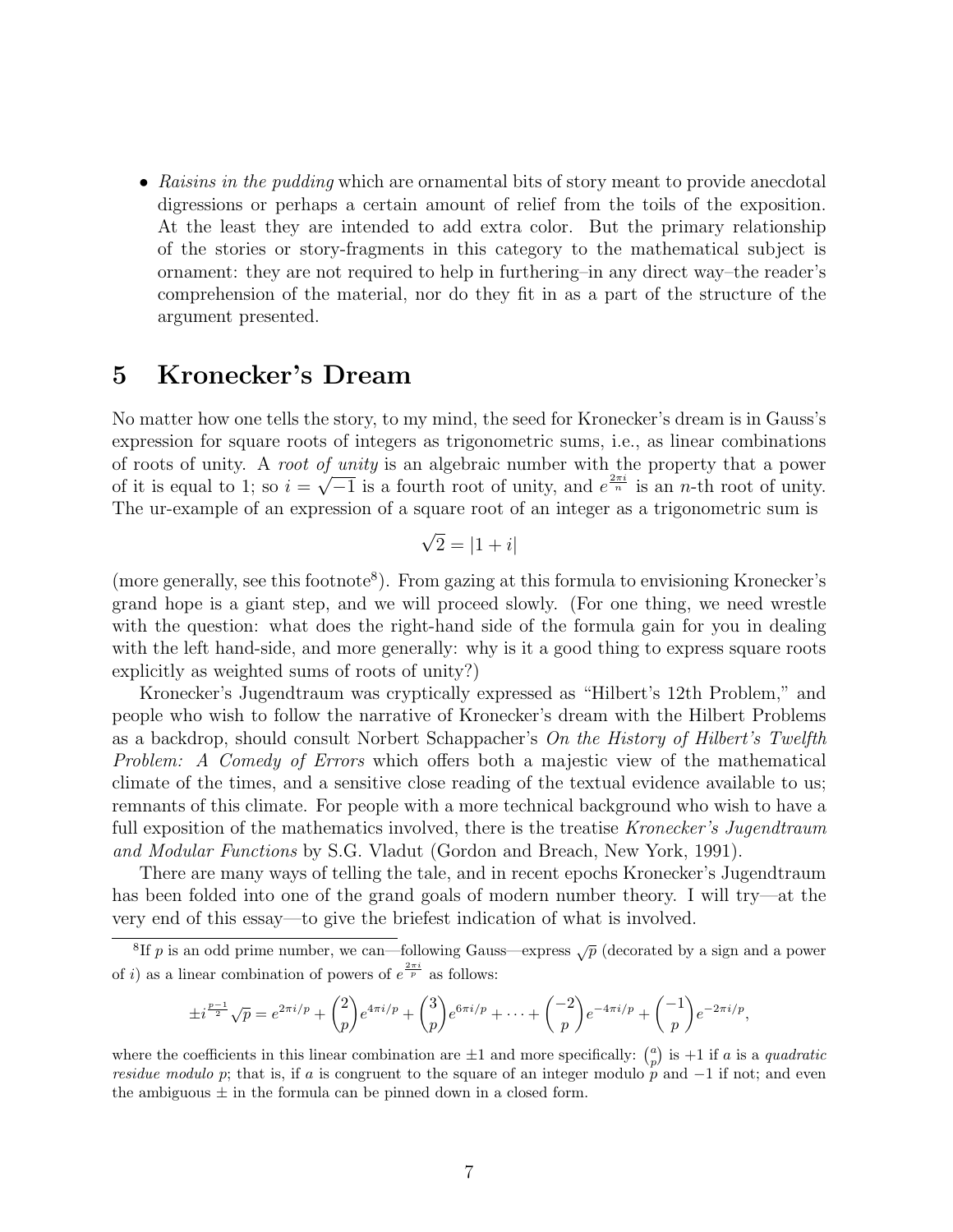# 6 Boiling it down

But for now, let me successively peel away more and more of the technical context of Kronecker's idea so as to get to what may be thought of as its heart. The first thing to say about it (in slightly more modern vocabulary than Kronecker himself might express himself) is that:

Kronecker's Jugendtraum is the vision that certain structures in Algebraic Geometry and/or Analytic Geometry<sup>9</sup> can be put to great service: to provide explicit and elegantly comprehensible expressions—in a uniform language—for an important large class of algebraic numbers.

Stripping away some of the particular technical language of the above description we get that Kronecker's Jugendtraum is of the very broad class of visions of the following kind:

One mathematical field can be a source of explanation by providing explicit solutions to problems posed in another mathematical field.

Now, mathematicians who know the technical aspects of this development will, I hope, agree with me that the source of explanatory power in Kronecker's dream is the uniform explicitness of the solution that he sought, as well as the economy of the vocabulary.

Let us strip some more, to note that we are dealing here with the interplay of three notions:

- explicit,
- explanation,
- economy.

These notions will form the backbone of our story.

The word *explicit* is an exceedingly loaded (but informally used) word in mathematical literature. What is curious is how quintessentially inexplicit is its definition, for its meaning is very dependent upon context; it's an "I know it when I see it" sort of thing<sup>10</sup>. Often, but not always, to say "X is an explicit solution to Y" is meant to elicit a favorable affect on the part of the reader. On the whole, "explicit" is good. Except, of course, when it is not.

<sup>&</sup>lt;sup>9</sup>The algebraic and/or Analytic Geometry enters into the story via commutative algebraic groups and structures related to these. For a further comment, see footnote 12.

 $10$ although Potter Stewart, the Supreme Court Justice who was just quoted, was describing pornography, a concept that only a decade later would be commonly referred to by the adjective explicit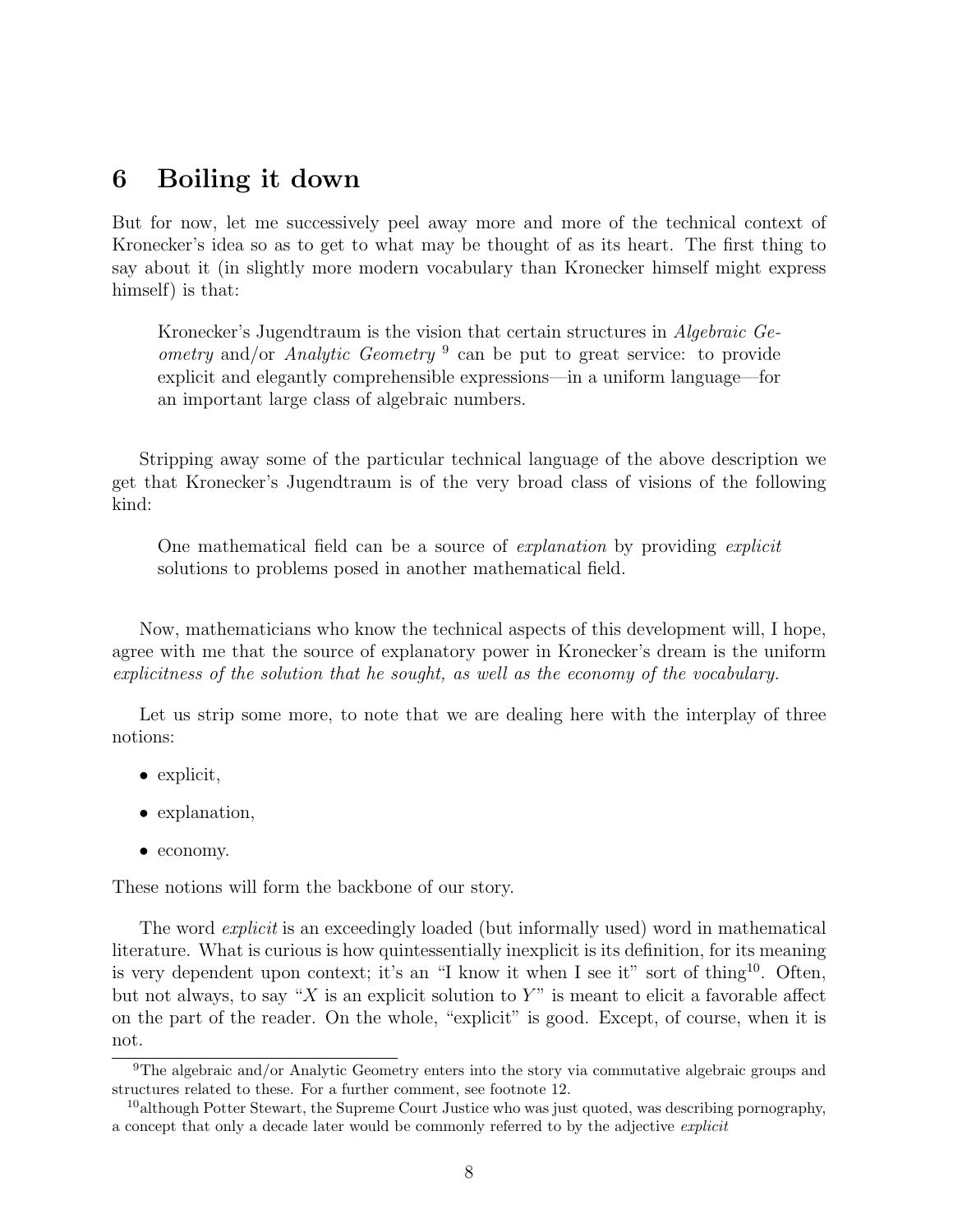To my knowledge, no one has agonized, in print, about the usage—in mathematical literature—of this word  $explicit<sup>11</sup>$  or asked questions about its evolution. So, one aim of this essay is to make a start here. A companion word to explicit is constructive with its own vast history, and perhaps a more expressive description of Kronecker's hope is that one might explicitly construct *algebraic number fields*<sup>12</sup> by making heavy use of certain specific, well-understood, algebraic geometric or analytic objects the virtue of this being that the construction would be

- transparently clear,
- uniform (in the sense that it constructs all the fields we want to construct in the same manner, and therefore is)
- strikingly economical,
- allowing us to directly see many of the important properties of the constructed fields, and finally would be:
- definitive in the sense that the construction constructs all the fields we want to construct and none other than them.

The word explain is perhaps even more important, but does have an immense literature surrounding it. Nevertheless, I will try out a homegrown discussion of it. And we shall see, I hope, how the notion economical plays into both of the other ones.

Let us begin with the mere words.

The word *explicit* is from the Latin *explicitus* related to the verb *explicare* meaning to "unfold, unravel, explain, explicate" (*plicare* means "to fold;" think of the English noun " $\text{ply"}.$ 

The word *explanation* is from the Latin and is related to the verb *explanare* meaning "to make plain or clear, explain," or more literally "to make level, flatten," (planus means "flat" as in the English "plane.") It was originally spelled explane with its spelling altered by the influence of the word "plain." The marriage of these two spellings proclaim the "clarity of seeing" that a plane, such as Euclid's, provides us with. This being so, it is no wonder that Matthew Arnold's phrase "a darkling plain" is so trenchant.

A flat plane lets us "see things all in one shot," and the desirability for this "all-in-oneshot-ness" in our explanations is already hidden in the English word *explain*.

 $^{11}\rm{But}$  see footnote  $15$ 

 $12$ For a discussion of *algebraic number fields* see Section 8.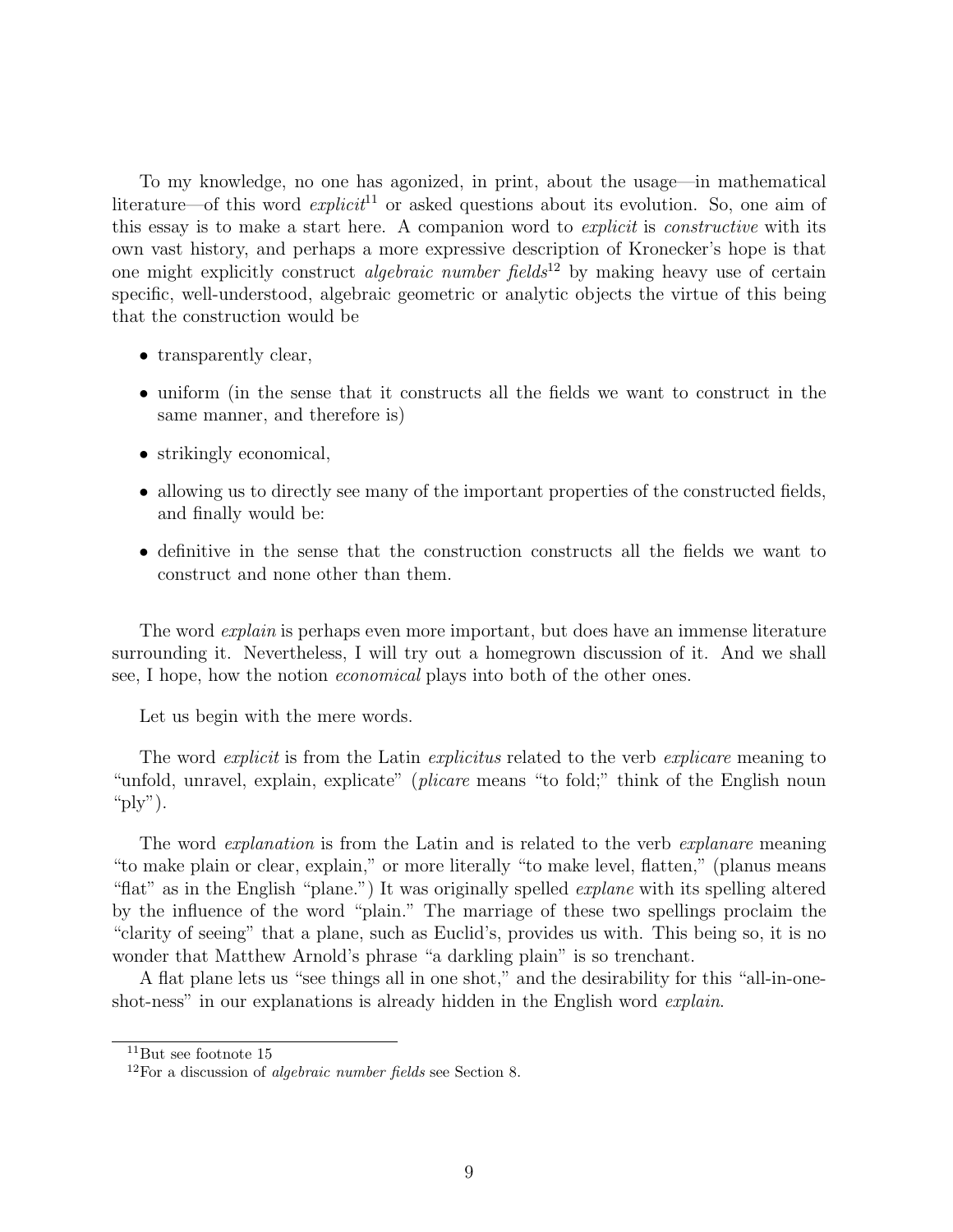# 7 Three Truths about Explanation

I'm thankful that no one has ever put me up before a blackboard and asked me to explain what I mean when I use the word *explain*. I'm also puzzled that this tends not to happen to me, or to anyone else: we are courteous, and adapt ourselves to an impressionistic sense of each other's general usage of extremely important words—like explain,—happy enough that formal and semi-formal words like prove, demonstrate, show seem, at least, to have a clearer significance.

The first major truth about *explanation* as opposed to *proof* is that the supreme judge of what does not constitute an explanation is the subject, i.e., the person to whom things are being explained; in other words, you and me. If you or I feel that X does not explain Y to us, there is no appeal; it just doesn't. The explainer might try to rephrase things better, go slower, or even just start again from scratch; but the  $X$  didn't work. In a word, there are no "false negatives' in terms of the judgment of the person to whom the explanation is aimed; there are, however, "false positives:" we all have had occasions where we judged something as adequately explained to us, at the time, and later thought differently about the matter.

Things are quite different when it comes to *proof*. The general effect of formal systems, the natural language of proofs, is to de-subjectivize aspects of our science. What exactly constitutes a proof is generally thought to be—hoped to be—a pretty objective question. Tim Gowers wrote an absorbing essay entitled "Rough structure and classification, $13"$  which is partly an offering of a collection of open problems that itself paints a vivid personal portrait of one mathematician's approach to his art, and partly an exploratory futuristic vision of an imagined dialogue between mathematician-of the-future and machine-of thefuture both conjoined in pursuit of the demonstration of mathematical problems. Apostolos Doxiadis refers to Gowers' description of *proof* in terms of the "equation"

#### $PROOF = EXPLANATION + GUARANTEE$

and this puts its finger on the basic question: what are the units here? I.e., how much weight are each of these two ingredients, *explanation* and *guarantee* given?<sup>14</sup>. For, the summand "guarantee" on the righthand side of this equation must have the imprimateur of objectivity (i.e., independence from the whims of any subject) before it can play the roll of anything like a guarantee; while the summand "explanation" is—as I have tried to argue inseparable from the subject to whom the explanation is meant to explain (whatever it

<sup>13</sup>it can be found on-line on Tim Gowers' homepage

<sup>&</sup>lt;sup>14</sup>That related "equations" have been speculated about for a long time can be seen from the summary written by Felix Klein of a report given on February 16, 1910 in his Göttingen seminar (On the Psychological Foundations of Mathematics) by one of the speakers (Bernstein) who distinguished between thinkers of a constructive nature and those of an observing-combining nature. In mathematicians of the first kind, the lecturer claimed there is perhaps 3/4 logic and 1/4 imagination and with those of the second kind 1/4 logic and 3/4 imagination. Klein discusses this a bit and then abruptly concludes with the comment: "Only when we see clearly here can one hope to write real biographies of mathematicians." (For this text and other insights I am thankful to Eugene Chislenko who will be publishing a full translation and commentary on this seminar.)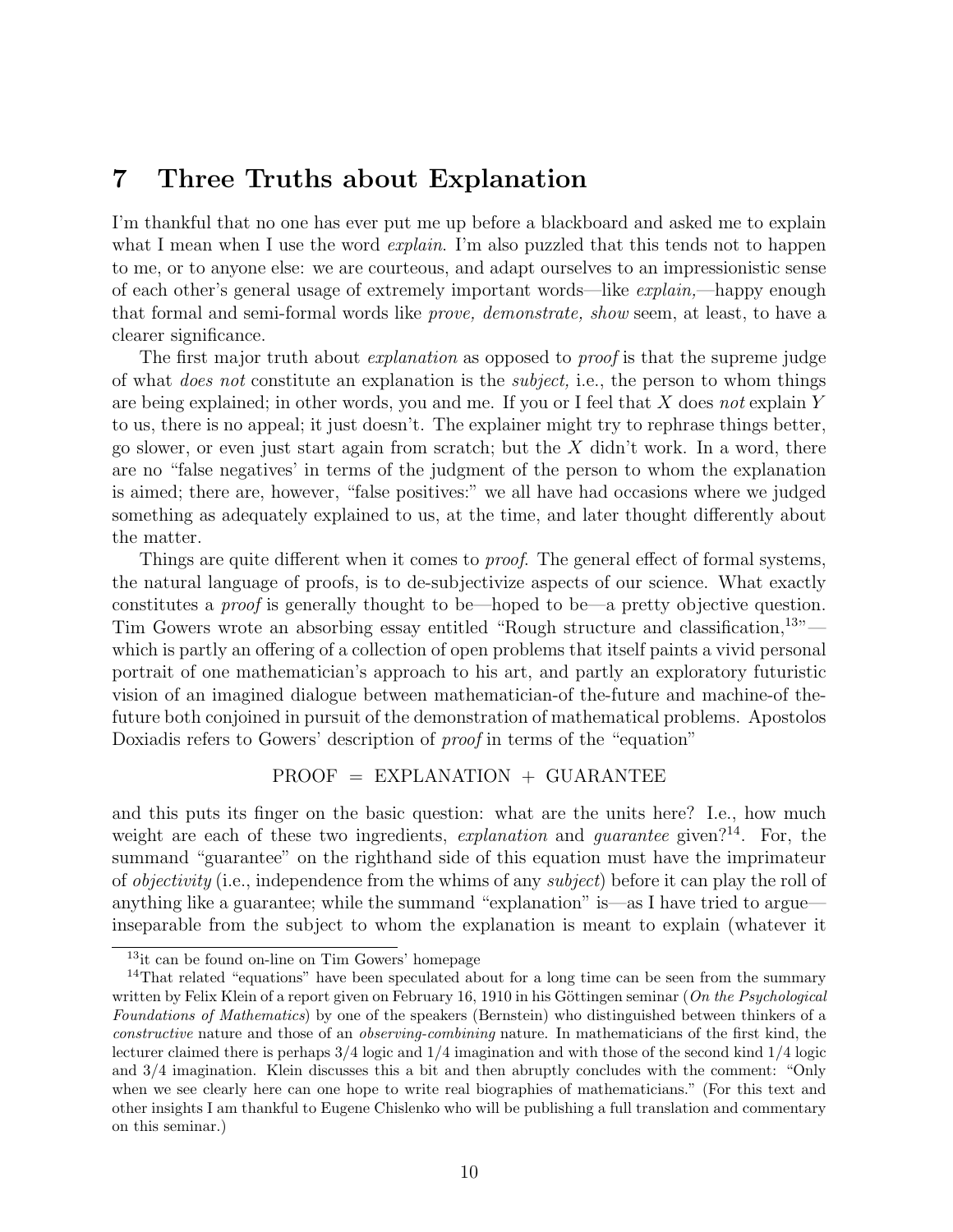is that it is meant to explain). In the future the machine will (as Apostolos would prefer to see it, in his discussion of Tim's essay) do the boring bits of mathematics, and the mathematicians will then be freer to provide "the more intuitive, imaginary ('ghost-like') leaps of creativity."

But a theme represented in a lively manner in our conference is that some day "proof" may boil down largely to a question of "guarantee," with "explanation" occurring only in trace amounts; some day there may come about computer-generated proofs where the supreme judge might–in fact–not be you or me, but rather an android in Michael Harris's sense, an android who graciously provides the argumentation, and simultaneously provides the ironclad "check" of the validity of this argumentation.

As I read Tim's essay, the fun there is to distinguish the *Android* from the *Andr* in the conversation between those two individuals in Tim's chimerical dialogue designed produce a man/machine co-authored theorem. But, of course, there is really no difficulty in distinguishing between those two conversationalists. To argue that there always will be no such difficulty, let me introduce you to Chloe. Chloe is what my wife Gretchen and I call the voice that comes out of the Global Positioning System (GPS) device of our car. Chloe, judging by her chats with us, is gentle, almost alluring, always encouraging, and whenever she wants us to make a right or left turn she gives us two-tenths of a mile warning. If we disobey her instructions she exhibits just the tiniest bit of impatience as she says (after taking a breath—perhaps a stifled sigh) "Recalculating!"

Now despite this apparent partnership, there is a great partition between Chloe and us in our communal enterprise: it is we—and not Chloe—who actually have the desire to get from one place to another; it is (often) Chloe who possesses the information of how to get from one place to another. This brings me to the second point I want to make, an obvious one: desire pure and simple is often the main motivator for explanation ("I want to know how this works, and why") and until we direct our various studies to things that mathematical androids desire to know, the relationship between mathematician and computer will be essentially equivalent to the relationship I have to Chloe; and nothing more.

A third major truth ("truism," in fact) about *explanation* is that it is a relative notion. We only explain things in terms of other things. As a result, at any given time it pays to have at hand a good stock of "already understood things" or, at least, of things that we take provisionally as understood to which the explanation we are currently being given can then be linked. This type of structure—somewhat like the concept of stipulation in the law—is formally branded onto our mathematical syntax in terms of the common notions and postulates of Euclid, and the axioms of more modern mathematics. This being true, we are often exhorted to (in effect) take things as understood, even when they aren't, so as to provide convenient posts on which to later hang further explanations. When we accept this we are dealing in *explanation-futures* as in a sort of stock-market of the mind. This is more and more curious the closer one examines it, and it is amazing that we feel as satisfied as we sometimes do, in playing this game. Often these posts—utterly un-understood at the time of their installation in our thoughts—eventually grow roots, and become confusedly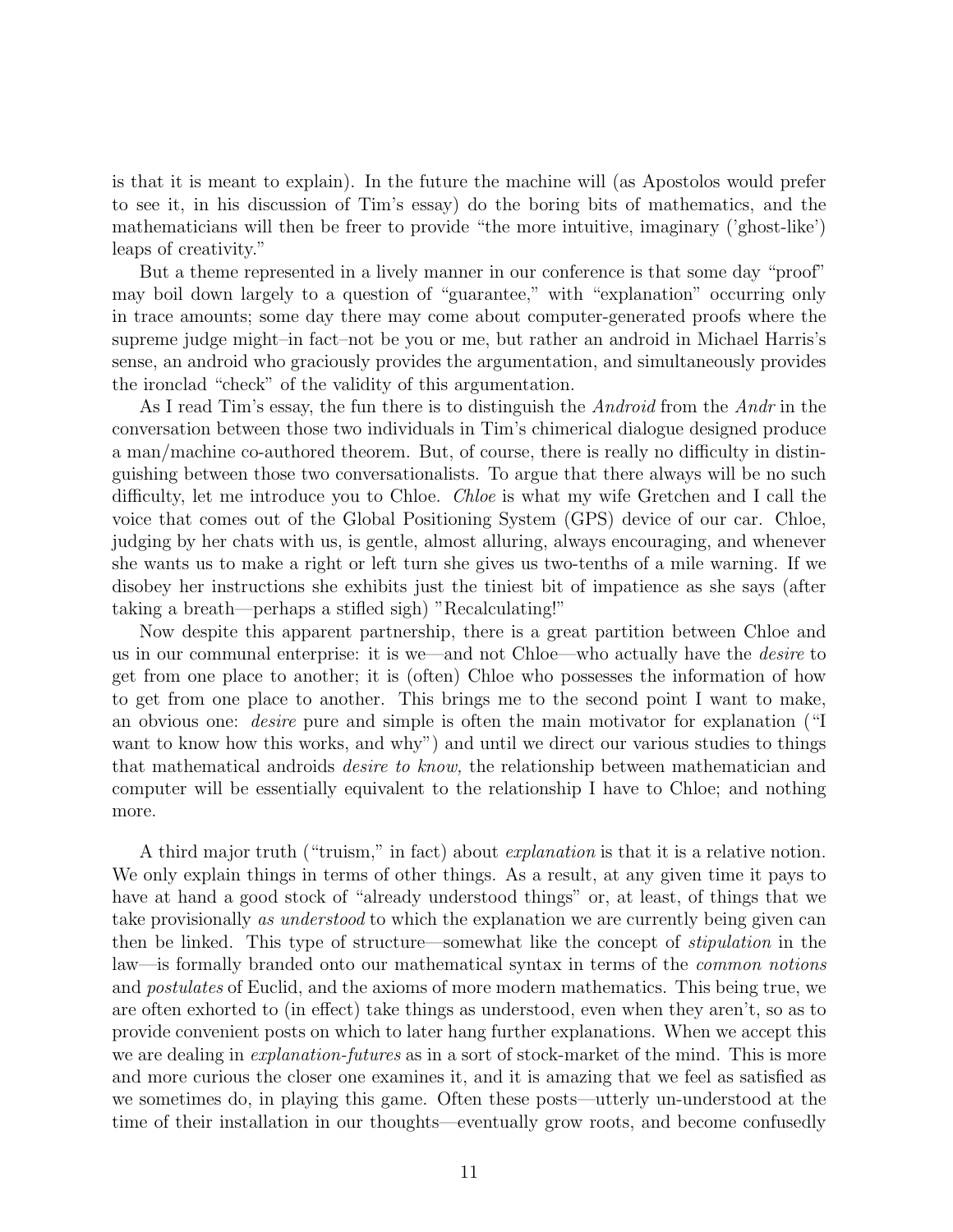tagged as "things we understand," out of mere familiarity and nothing more; though—of course, they explain nothing to us. The success of this seems to suggest that the quip

"Shut-up," he explained.

occurring in a Ring Lardner novel signals a more common—and perhaps a better—explanation than one might at first think. One very common kind of "explanation-future" is experienced when we learn a new word. Consider, for example, what has been explained to us, and what has not, if we participate (as patient) in the following mini-dialogue:

"Doctor, why do all my muscles ache?" "You have myalgia!" "Oh!"

For one thing, that our disease has a name is already information; knowing this alone, we know that we are not alone —that there is some recognition of it as an actual disease that our doctor might possibly have some experience in treating it —that health insurance might pay, etc. But despite the usefulness of all this new information, the response the doctor gave to the patient's question is not an explanation in any reasonable sense; it is, however, a peg on which to hang future real explanations if they ever appear: I can go off, for example, and GOOGLE "myalgia."

It is ridiculously unfair to liken such an "explanation-future" (as X learning that a particular disease—known to X only by its symptoms—has a standard technical Latin name with Greek roots) to a mathematical formula—e.g., such as Gauss's formula, the one cited in the footnote above that expresses a square root as a linear combination of roots of unity. It is unfair because, except for formulas that we label tautologies, any mathematical formula that equates one thing with some other thing is (if correct) valuable and is prima facie explanatory on some level or other. A key to understanding Kronecker's vision is to ask—given, of course, the hindsight won by over a century of further mathematical development—on precisely what level is Gauss's formula explanatory?

## 8 The relative nature of "Explicit"

Just as Gauss's formula offers an explicit expression of square roots in terms of roots of unity, Kronecker's dream is to provide us with some way of explicitly understanding fields of algebraic numbers that are abelian over a given number field. As for the italicized technical terms in the previous sentence, let us take them as promissory notes, for I'll discuss them later. For now, it suffices to know that *algebraic numbers* are solutions to polynomial equations of one variable (say  $X$ ) with coefficients that are ordinary whole numbers or fractions, i.e., are rational numbers. So, for example, the (two) solutions to

$$
X^2 + X - 1 = 0
$$

are both algebraic numbers (the positive one being none other than the "golden mean").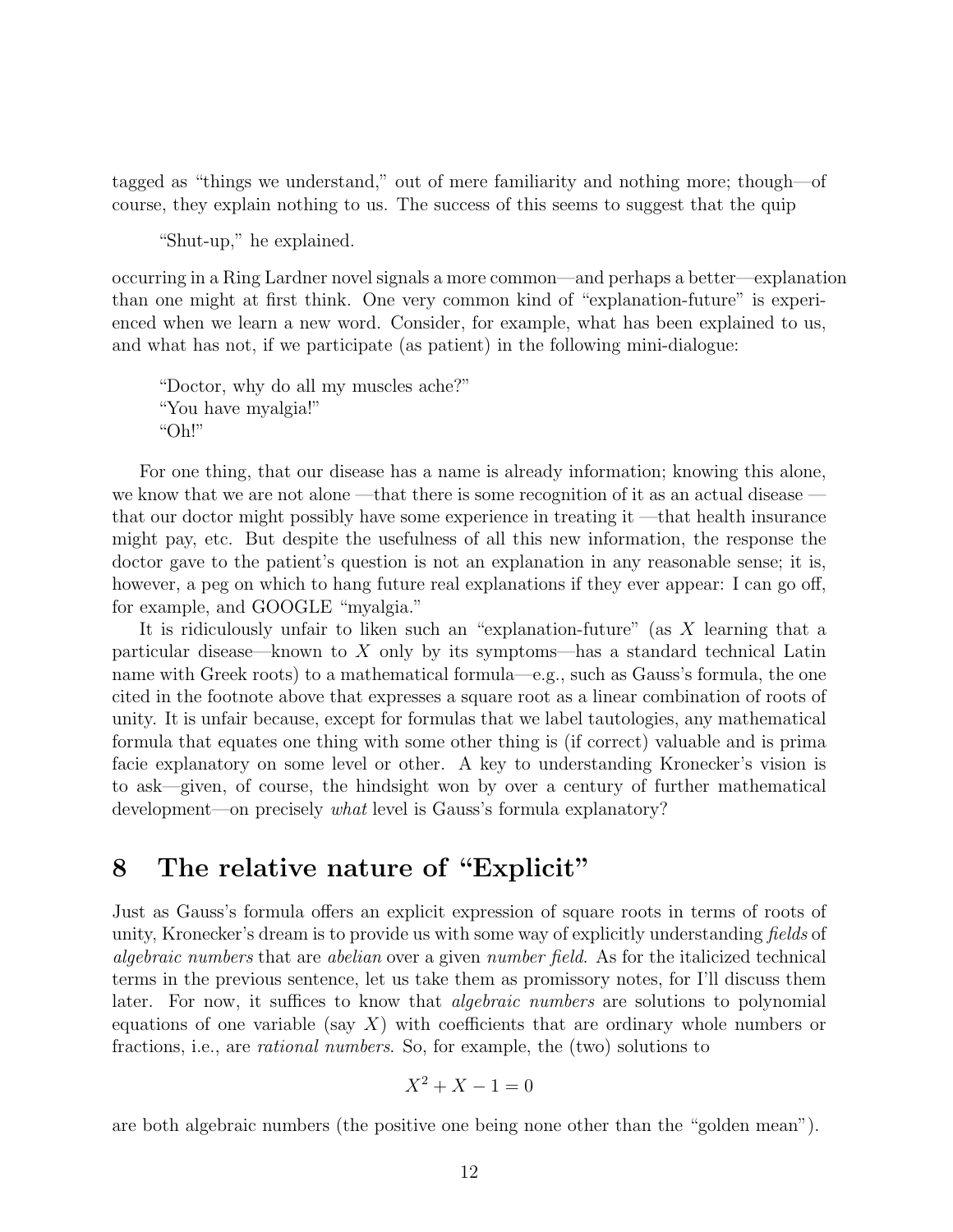Thus, the general issue in question here is to discuss solutions to certain classes of polynomial equations and to somehow express these solutions explicitly.

Now high school algebra prides itself (or at least once did) in offering the famous quadratic formula to its students, so that given any quadratic equation with essentially arbitrary coefficients  $a, b, c$ :

$$
aX^2 + bX + c = 0
$$

high school students can produce explicit solutions to this equation, following the rule:

$$
X = \frac{-b \pm \sqrt{b^2 - 4ac}}{2a}.
$$

These solutions are then "explicit" in terms of the initial coefficients  $a, b, c$  and the operation of extracting a square root. With explicit, then, we again have a relative notion: to understand what is meant when someone says that  $A$  is an explicit solution of equation B, we must ask explicit in terms of what? We must understand the vocabulary that is allowed. To convince oneself that this is not a trivial point, imagine that you were a traveling judge, trudging through the centuries, judging a contest for the best explicit determination of roots of cubic polynomials in one variable  $X$ , and specifically for those polynomial equations that have three real roots<sup>15</sup>. In the 16th century treatise of Bombelli a precise compact little formula is given for "the roots" and it was readily checkable that if you substituted this precise formula for  $X$ , it worked; even though the formula could—at least in that century—not lead to even the grossest approximation of its three roots. Would you have awarded Bombelli with his precise formula the prize for producing an "explicit solution" or not? In the subsequent century imagine that Newton entered the contest, sporting Newton's method, which indeed provides usable approximations to the roots, as finely accurate as desired. Would you have awarded Newton the prize? My point, here, is that until you, the judge, decide upon the format and the vocabulary that you will count as explicit, you have no way of gauging who is the victor<sup>16</sup>.

I find some problems and ambiguities in this definition (e.g., the phrase "in terms of" and the gratuitous insistence on "coupled sets of equations") but am intrigued that voters judged that iterative solutions should be classed among the implicit. E.g., is

$$
X = 1 + \frac{1}{1 + \frac{1}{1 + \dots}}
$$

an explicit or implicit solution to the problem of finding a root of the quadratic polynomial cited at the beginning of this section?

<sup>15</sup>Such equations will be discussed by Federica La Nave in this conference.

<sup>&</sup>lt;sup>16</sup>The wonder of the internet is that the question of what *explicit* means, related to issues such as the one we have raised above has been discussed and even voted on in a site called "Yahoo! Answers." The best answer to the questions what is an explicit solution? as chosen by voters is the following:

Numerical solution schemes are often referred to as being explicit or implicit. When a direct computation of the dependent variables can be made in terms of known quantities, the computation is said to be explicit. In contrast, when the dependent variables are defined by coupled sets of equations, and either a matrix or iterative technique is needed to obtain the solution, the numerical method is said to be implicit.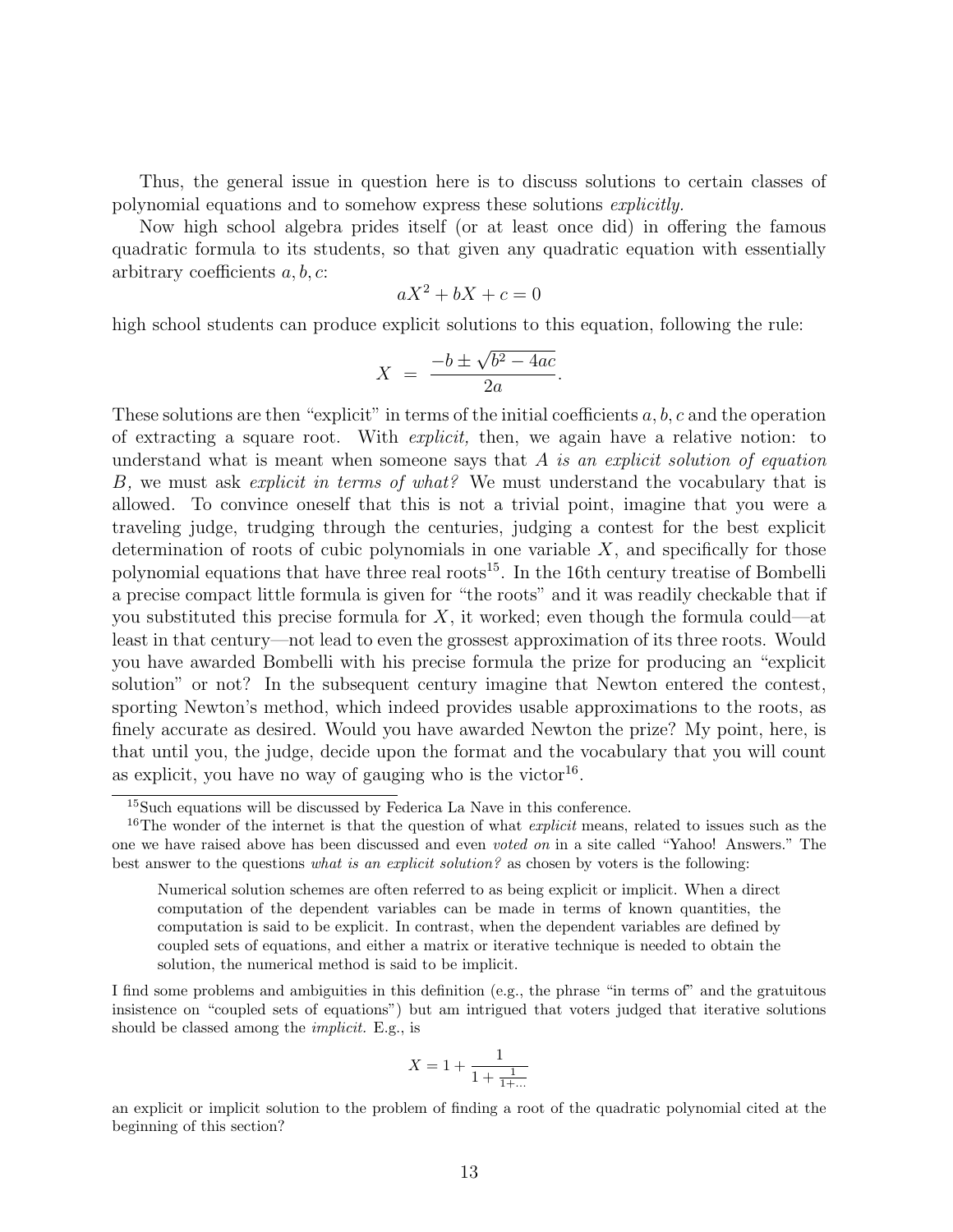Of course, there are mathematical situations when the usage of *explicit* has a perfectly clear interpretation as in an article by Nikos Tzanakis from the University of Crete in Heraklion entitled Explicit solution of a class of quartic Thue equations<sup>17</sup> in which, for example it is shown that the equation

$$
x^4 - 4x^3y - 3x^2y^2 + 14xy^3 - 4y^4 = -4
$$

has only four solutions, these being given explicitly:  $(0, \pm 1), (2, 1),$  and  $(-2, -1)$ .

To seek an explicit solution of some equation is, first, to have a vocabulary in mind in terms of which you wish to phrase your solution explicitly, and only then, to manage to do it. So, if we say that Gauss's equation described in footnote 8 above offers an explicit representation of square roots, we have (implicitly) chosen as our target vocabulary: linear combinations (with coefficients  $\pm 1$ ) of roots of unity. We still need to know why this is a particularly good vocabulary in which to express square roots, and how Kronecker took off from this to achieve his grand vision.

### 9 How Gauss solves a fifth degree equation

Although the vocabulary of extracting roots is sufficient to offer (in the 16th century) formal solutions, and in later centuries also (approximating) numerical solutions to all polynomial equations in one variable with rational coefficients if they are of degree  $< 5$ , the mechanism of root extraction alone is insufficient for general fifth degree equations (and also general higher degree equations). Gauss must have known this, and so he tried his hand on finding roots of what might be considered to be the "smallest" (if this makes any sense) polynomial unsolvable by radicals alone, namely

$$
X^5 + X + 1.
$$

On a page of his private notebooks in the collection of Göttingen mathematical archives one can find his numerical contemplation of that equation where he finds an approximation to its roots. I want to thank the director of the Göttingen mathematical archives, and also Yuri Tschinkel, Professor of the Mathematisches Institut for photographing this page of Gauss's notebooks, and allowing me to reproduce it here; and I thank Marie-France Vigneras for her help in figuring out what Gauss seems to be doing on that page.

Gauss labels his page: Solution of  $X^5 + X + 1$  by approximation and he is swifter at this designated task than any of us would be. For example, he begins by simply figuring −0.754877 as the unique real root, and it seems that he has just done the computation to arrive at this entirely in his head—no scratch paper needed at all. But to get the complex roots he works by expressing them as  $z := r \cos \phi + ir \sin \phi$  and jots down the equation that you get between r and  $\phi$  if the evaluation of the polynomial on z has vanishing imaginary part. Making a (trial-and-error) guess for the approximate value of  $\phi$  and knowing log

<sup>17</sup>Acta Arithmetica LXIV.3 (1993) 271-283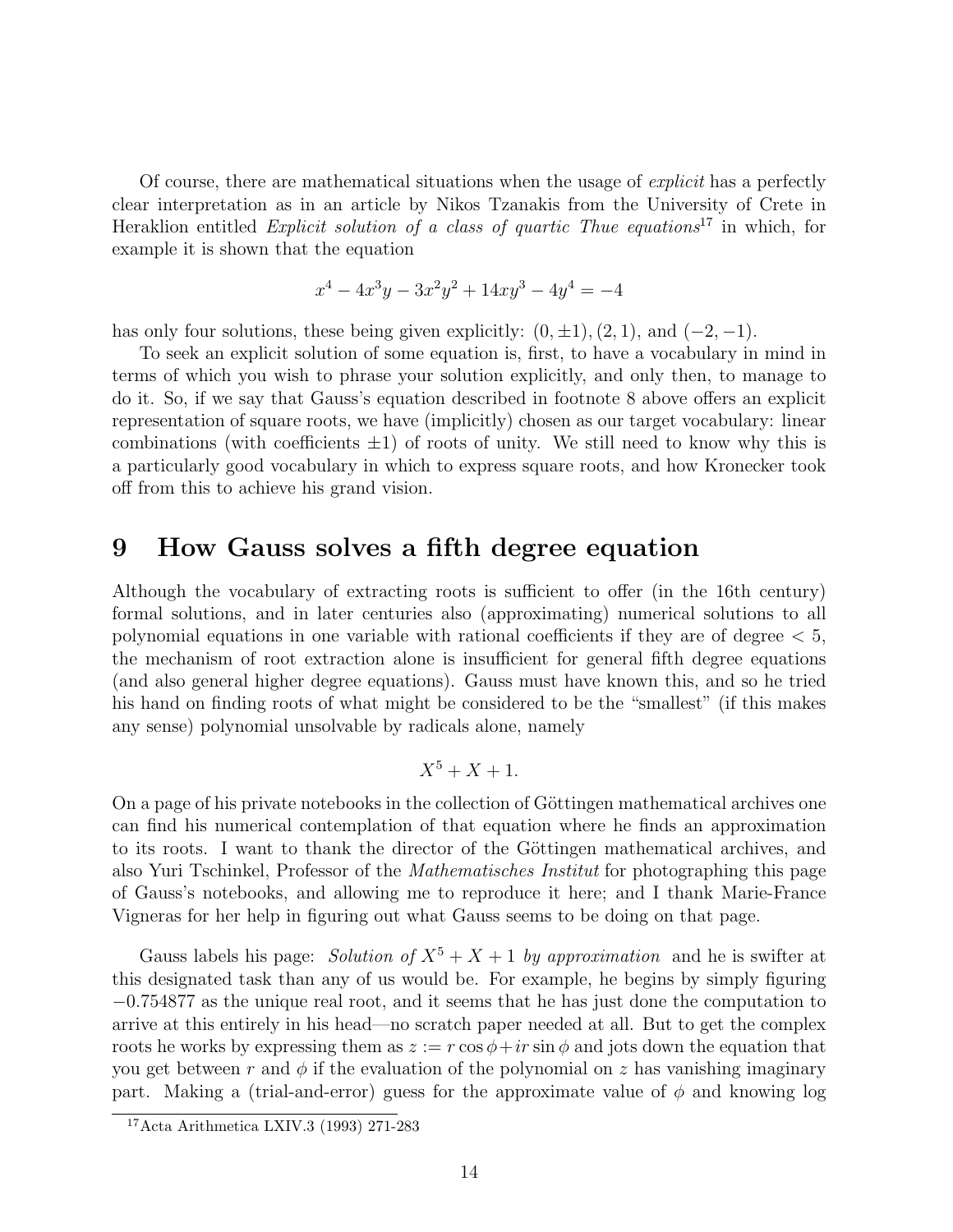tables by heart, it seems, he computes  $r$  obtaining thereby a candidate  $z$  and then checks whether the real part of the polynomial evaluated on  $z$  is respectably small; based on the computation of this real part he adjusts his trial-and-error guess accordingly, hoping for a yet smaller real part, etc.<sup>18</sup>

<sup>18</sup>Felix Klein, in a comment in one of his notebooks (May 11, 1875: p. 161 of Nr. 1 Protokolle 1872-1880) writes down the equation  $X^5 - X - k = 0$  and says that Kronecker was the first to pose the problem of studying such equations; Klein refers to Hermite who—he says—showed that the relationship of the five roots could be expressed via elliptic functions.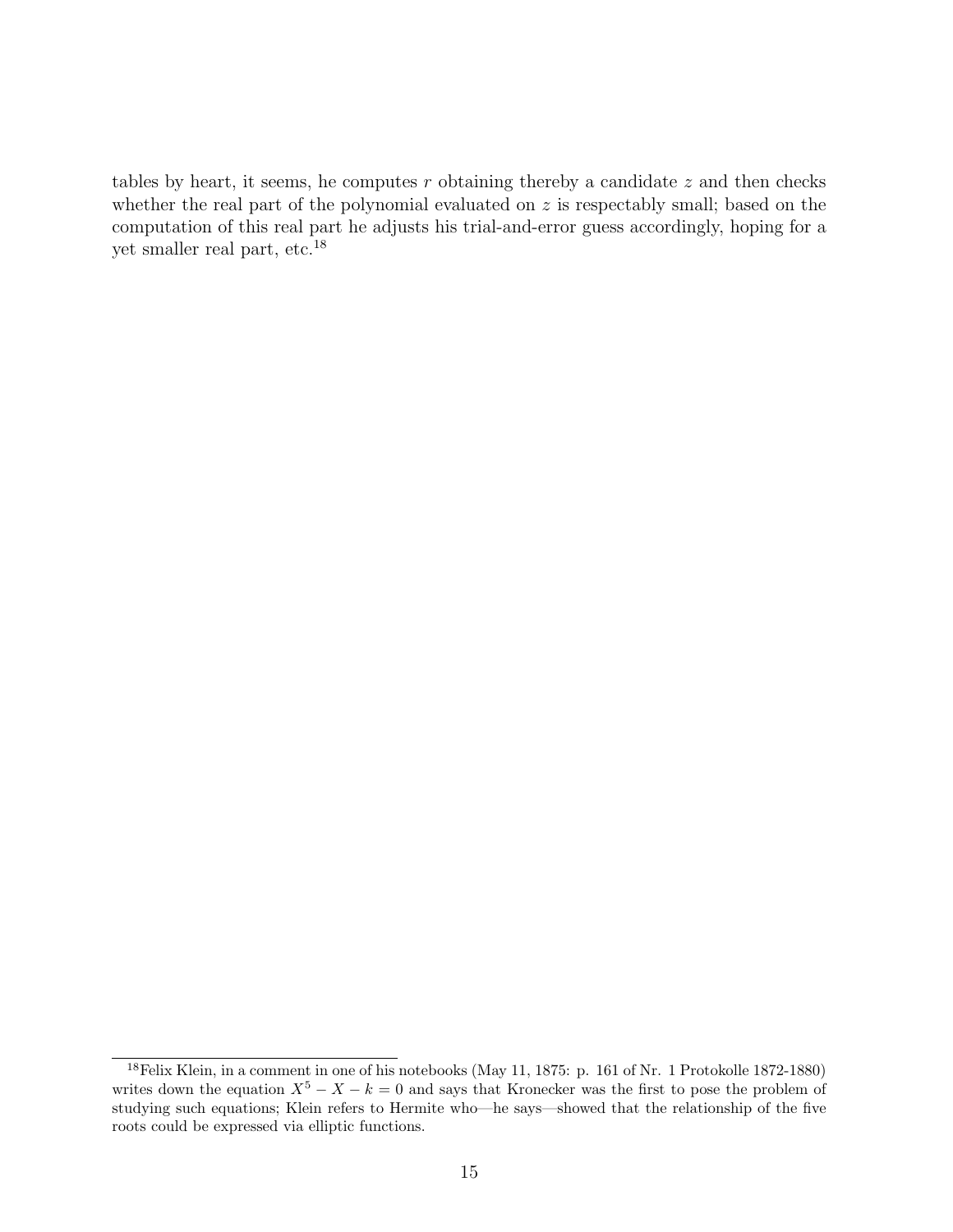| Solutio aquationis $x + x + 1 = 0$ per approximationem              |                                                                                                                               |                           | Radix securi                                |
|---------------------------------------------------------------------|-------------------------------------------------------------------------------------------------------------------------------|---------------------------|---------------------------------------------|
|                                                                     |                                                                                                                               |                           |                                             |
|                                                                     |                                                                                                                               |                           |                                             |
| $I_1 = 0.7548777$                                                   |                                                                                                                               |                           | $a^n + d$                                   |
|                                                                     | $\begin{array}{l} \varphi=\frac{sg^{2}50^{f}}{10^{g}}e^{f}\\ \frac{sq}{4lr}=\frac{1}{2}e^{f} \end{array}$                     | 9,80656                   |                                             |
| $\left(\frac{1}{2}\right)$ r $t$ sin 5 $\phi$ + $t$ sin $\phi = 0$  | 9,51629                                                                                                                       |                           | $x^{n}$ + $n_{n}$                           |
|                                                                     | 29027                                                                                                                         |                           |                                             |
| T = 39 <sup>9</sup> 39 <del>rangen =</del> 1                        | 7257.                                                                                                                         |                           |                                             |
| $2 - 9.79887$                                                       |                                                                                                                               | $88551$ and $\frac{1}{2}$ |                                             |
| 1.41300                                                             |                                                                                                                               | 95788 - 5,990577          | $x^{\prime\prime}y + \frac{n}{x}$           |
| $41r$ , $5,38587$                                                   | 36284<br>97523                                                                                                                |                           |                                             |
| $l r = q, qqb47$                                                    |                                                                                                                               | .998072.18148             | $\frac{r^{n-r}j\omega}{n+r}$                |
| $l \cos \varphi = -8 \dot{q} \, 050$<br>91 July 2                   |                                                                                                                               | $-0,28$                   |                                             |
| $0,98697$ 0.97045                                                   | 9,80867<br>$q = 40^{o} 4^{l}$                                                                                                 |                           |                                             |
| $\zeta(r) = 0.48236$                                                | 2154092<br>$1.20^{\circ}20^{\prime}$                                                                                          |                           |                                             |
| $-L$ coss $\varphi = -98.494$                                       | 0.26774                                                                                                                       |                           |                                             |
| 2,9329<br>46730                                                     | 0,06693                                                                                                                       |                           | $\widehat{\mathbb{A}}$ is $\widehat{\beta}$ |
| $\bullet$ <sub>r</sub> q625                                         | 88383                                                                                                                         | $a, 95076$ 89282          |                                             |
| 7893<br>$q = 38$                                                    |                                                                                                                               |                           |                                             |
| 2097                                                                | 33467<br><b>1000 - 1000 - 1000 - 1000 - 1000 - 1000 - 1000 - 1000 - 1000 - 1000 - 1000 - 1000 - 1000 - 1000 - 1000 - 1000</b> |                           | $\bigoplus$                                 |
| 5496<br>13 74                                                       | $A^{1,0}$ 50.0                                                                                                                | $30673 - 202642$          |                                             |
| $\mathcal{A}_t$ .<br>8965                                           | 7 549 548 9799                                                                                                                |                           |                                             |
| 1,0812<br>0.339                                                     | 40.9<br>40.18                                                                                                                 |                           | 135                                         |
| 6870                                                                | 9,8109121<br>g. 8107631<br>$5655756$ e                                                                                        |                           |                                             |
| gg 34<br>6804<br>4.791                                              | 5640754<br>2492969                                                                                                            |                           | 9849<br>84 J                                |
| 2,710                                                               | 2466857<br>613091                                                                                                             |                           | 0,707<br>о,                                 |
| $\varphi = 40^{\degree}$ 8081                                       | 8822285,<br>616714                                                                                                            | 8780871                   |                                             |
| 5341<br>2740                                                        | 9435576<br>8823757<br>9440071 8790369                                                                                         |                           | 9.884<br><u>9,973,</u>                      |
| 685                                                                 | 3065456<br>9684286<br>3083571                                                                                                 | 72월 20대 교수                | -0.085                                      |
| 9843                                                                |                                                                                                                               | 4,8835374                 | 0,0 LL<br>90 Y                              |
| 0,847<br>9568                                                       | $4770360 + 8924961$ $2749742$                                                                                                 |                           | 0.786                                       |
| 3425                                                                |                                                                                                                               | 1488.                     | 0.111                                       |
| 2,068<br>$5155 -$                                                   | $ \phi_1$ <sup>0</sup> 1346<br>$-6,0064503$                                                                                   | $89.8$<br>11904<br>1072   | 423                                         |
|                                                                     | $-901$ 927                                                                                                                    | 214<br>429                | 957.                                        |
| 32711<br>$-0.171$                                                   | 40.19.48                                                                                                                      |                           | 759                                         |
| 287538<br>287558<br>$\frac{1}{3344980}$ 39.50 - 0,276 56            | $-40.19.36$                                                                                                                   |                           | 198<br>049                                  |
| 14151<br>$-2\frac{1}{2}7656$ 40. 0 $-6171$<br>$-264$ 40. 4 $-0.124$ | $-9,8110311$                                                                                                                  | 9669508                   |                                             |
| 087967<br>12245<br>$-177.$                                          | $-98110014$<br>5666324                                                                                                        | 2440803                   | 67 C                                        |
| 40. 18 et 14 827 / 11<br>42412 19 919 911<br>50698 6275 2           | 7443690                                                                                                                       | 610201                    | $160 + 1,446$                               |
| $40^{\circ}19^{\prime}41^{\prime\prime}99$                          | 60922                                                                                                                         | 8821427                   | 120                                         |
| 0,0.6106666<br>$6716.422$ .                                         | 8821642<br>3054612                                                                                                            | 905/004<br>9682283        | 938                                         |
| 11894                                                               | 9682784                                                                                                                       | $4739297 - 18764178$      |                                             |
| 60922<br>$\frac{2639}{13432}$<br>$\frac{13432}{13199}$              | $4737396.$ $18781904$                                                                                                         | $'$ 8773296<br>9431628    | cos                                         |
| 610201<br>2442670<br>2443690                                        | 8775188<br>9432564                                                                                                            |                           | $+ x + x$                                   |
| 2690.<br>2887.6716 7609.87 766087<br>$944466 - 440801$              | $-0.0006716$<br>$+$ 010009118                                                                                                 |                           |                                             |
|                                                                     |                                                                                                                               |                           |                                             |

 $\frac{1}{2}$ 

 $\Delta \sim 10^7$ 

 $\bar{\mathcal{A}}$ 

 $\hat{\mathcal{A}}$ 

 $\frac{1}{2}$  ,  $\frac{1}{2}$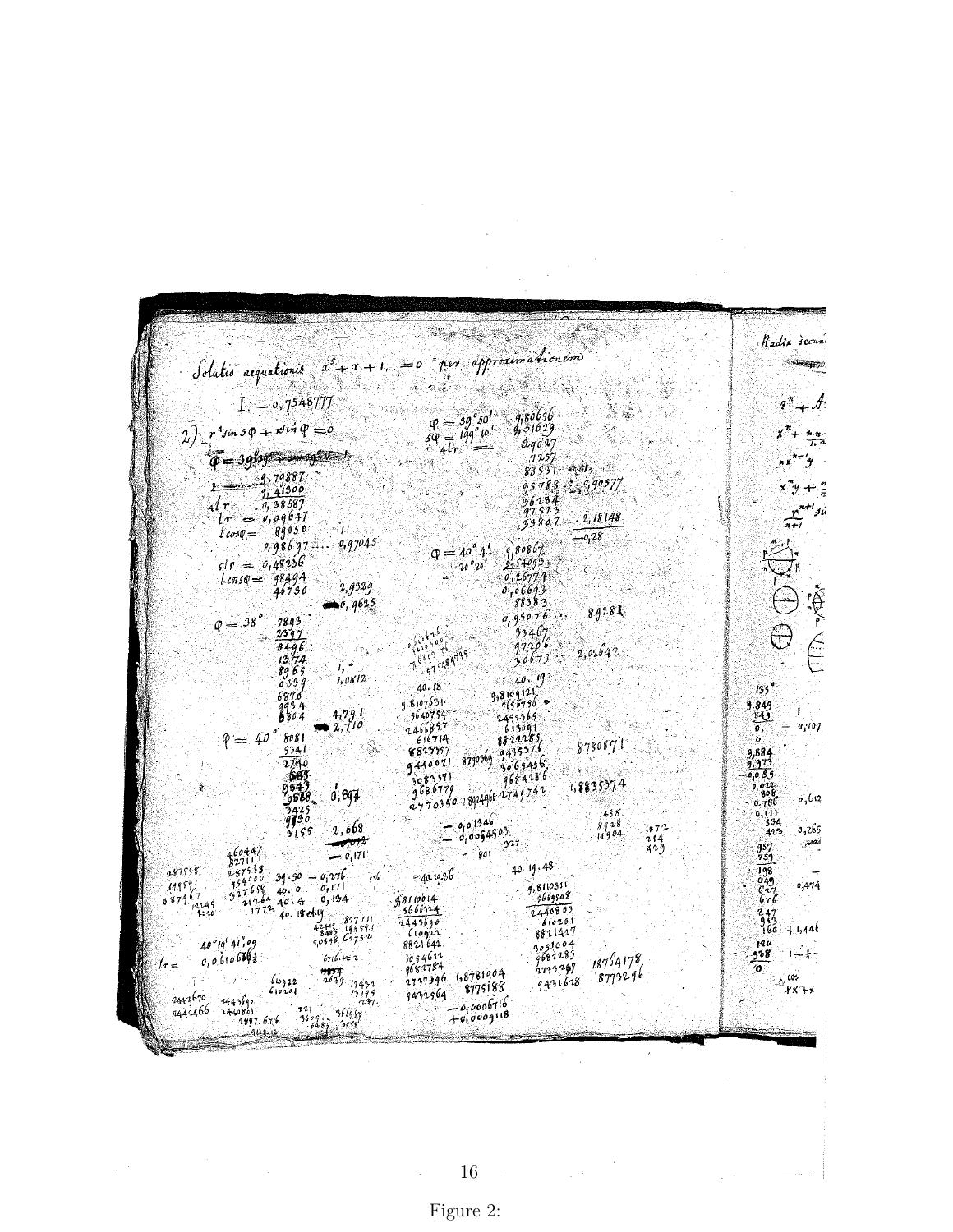### 10 Gradus ad Parnassum

The collection of rational numbers forms what is referred to as a *field* which signifies that it is a collection (of "numbers") in which we can add, subtract, and multiply any two of them to get a well-defined result (a "number") and where the usual rules of addition, subtraction, and multiplication hold; and we can divide, except, of course, by zero. The rational field of numbers is a basic object of study, and a key to its hidden properties is to examine the question of which polynomials (in one variable with coefficients that are rational numbers) have rational numbers as roots; and in the event that they don't have rational numbers as roots, how to express their (then necessarily irrational) roots. So  $X^2 - 3X + 2$  presents us with no conundrum about "how to express its roots" for the roots are simply  $X = 1$  and  $X = 2$ , while  $X<sup>5</sup> - X + 1$  might provide us with a greater challenge to "explicitly" present its roots (especially with the warning of the previous sections in this article, that—strictly speaking–we don't really know what the word "explicitly" means without some agree upon vocabulary in which the sought-for solution is the be explicitly given).

Moreover, just as the word "explicit" is a relative notion, after Galois' famous treatise, Algebra itself has come be understood as a relative notion. So if you wish to study any field of "numbers"–not only the field of rational numbers—the analogous key to its hidden properties is to examine the question of which polynomials (in one variable with coefficients in that field) have their roots in that field; and in the event that they don't have roots in that field, to cope somehow. If, for example, we adjoin to the rational field some irrational that neid, to cope somehow. If, for example, we adjoin to the rational neid some irrational<br>number (say  $\sqrt{2}$ ) to get a larger field (which also means, of course, throwing into this number (say  $\sqrt{2}$ ) to get a larger field (which also means, or course, throwing into this<br>larger field numbers like  $\sqrt{2} + 5$ , etc. so that we can add, multiply, and appropriately divide within this larger field) we get an example of a number field one of the italicized words in section 8 that I had promised to discuss.

One lesson hammered home in Descartes' treatise "Rules for the Direction of the Natural Intelligence" is that one should assiduously proceed—in any intellectual work—by degrees, i.e., that there is (often, always?) a natural succession of steps of thought to go through  $(Step 1, Step 2, ...)$  and that you miss a step at your peril. I assume that Descartes was thinking, in analogy, of the degrees that occur in polynomial equations that cut out curves in "his" Cartesian plane<sup>19</sup>. There are linear equations, quadratic equations, and so on.

Often it makes good sense to go step-by-step, and particularly for the problem of finding roots of polynomials (say in one variable) with rational coefficients. We can deal with linear equations, as could the ancient Babylonians; we can deal with quadratic equations thanks to the "quadratic formula;" with cubic and fourth degree equations, thanks to the work of the 16th century Italian mathematicians. The issue of quintic equations and beyond is the mainstay of modern algebraic techniques, beginning with the work of Abel and Galois.

So Descartes' dictum seem to have been somewhat borne out in this study of equations: we proceed by steps of increasing difficulty, never skipping any of them.

<sup>&</sup>lt;sup>19</sup>For a concise, yet detailed, description of Descartes' contribution, see page 463 of Robin Hartshorne's Teaching Geometry According to Euclid published in the NOTICES of the AMS 47, April (2000) 460-465.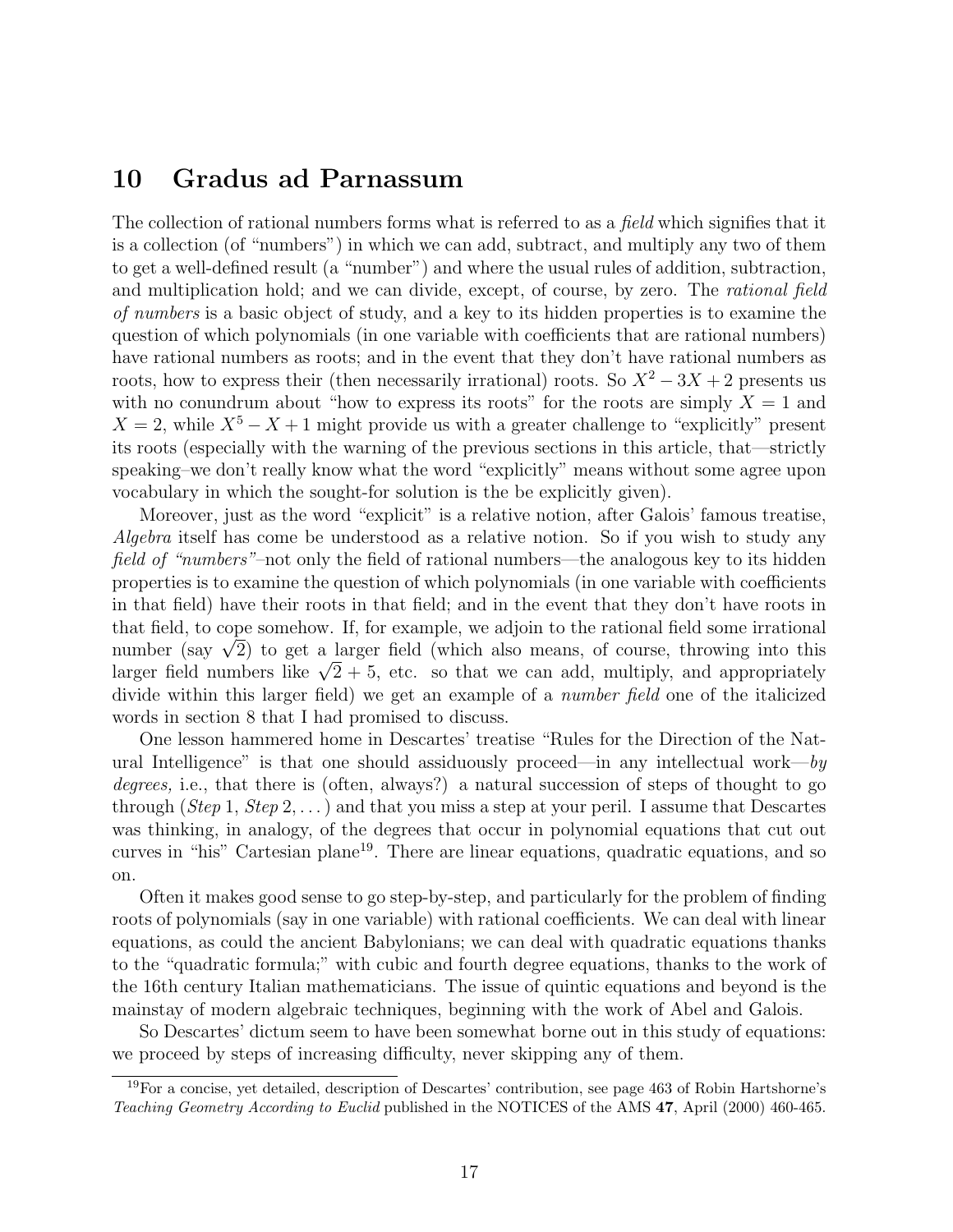But there are several ways of cutting steps into this mountain, and in recent times, following Galois, we have an alternate way of gauging the "difficulty" of an irreducible polynomial equation which I will hint at in this footnote<sup>20</sup>, and the *abelian* number fields mentioned in section 8 are simply the "step 1" number field extensions—the easiest ones from this alternate way of grading "difficulty."

### 11 The exponential function as spark

Ernst Kummer knew (and this was before Kronecker had his dream) that if you allowed in your vocabulary a gadget that can extract n-th roots ( for any  $n = 2, 3, \ldots$  ) you have all the vocabulary you need to describe any algebraic number contained in an abelian extension of a given number field. So when Kronecker dreamt his dream, he was seeking more than this. He–and Weber<sup>21</sup>—had significantly sharpened what would have been Kummer's take on abelian exensions of the rational number field by proving one of the glorious results of that epoch; namely, that the maximal abelian extension field of the rational numbers is the field generated by the collection of all roots of unity; i.e., by the values of the complex analytic function

 $e^{2\pi i z}$ 

as z ranges through all rational numbers or equivalently, through all reciprocal positive integers.

Now it is the "i.e." of the previous sentence that reflects more accurately the framework for Kronecker's vision. Here we have one of the most basic (transcendental) analytic functions in mathematics, the exponential function, a lone function, one that will take on transcendental values when z is an algebraic number that is *not* rational, and will take on algebraic values if  $z$  is rational. And, surprise, it is precisely those algebraic values, the roots of unity, that turn out to generate precisely the maximal abelian extension of the rational number field—explicating the modern "Step 1" algebraic extensions of the rational number field!

Just as in Gauss's formula, where any square root of a integer can be expressed as a linear combination of roots of unity with  $\pm 1$  as coefficients, after Kronecker-Weber we know that any abelian algebraic number can be expressed as a finite linear combination (with rational numbers as coefficients) of roots of unity, or equivalently: of the values of

<sup>21</sup>See Schappacher's account of the intricacy of the history of the Kronecker-Weber Theorem

<sup>&</sup>lt;sup>20</sup>Here the grading of difficulty comes by considering the structure of the group of symmetries of its roots (the Galois group of the equation). One marker is the possible degrees of linear representations of this group. For this other—more modern—notion of degree, Descartes' operating principle also seems to apply: we have an immense literature on the degree 1 (i.e., one-dimensional) linear representations of Galois groups of polynomial equations that have coefficients in the rational field of numbers, and of more general number fields; we have an impressive, but still less complete, literature on degree 2 linear representations of these Galois groups, and for degrees  $\geq$  3 a very interesting literature, but still less complete.

Given a number field  $K$ , an *abelian* number field extension  $L$  of  $K$  is an extended number field obtained by adjoining all the roots of a polynomial equation with coefficients in  $K$  that has a Galois group that can be cut out by degree 1 linear representations.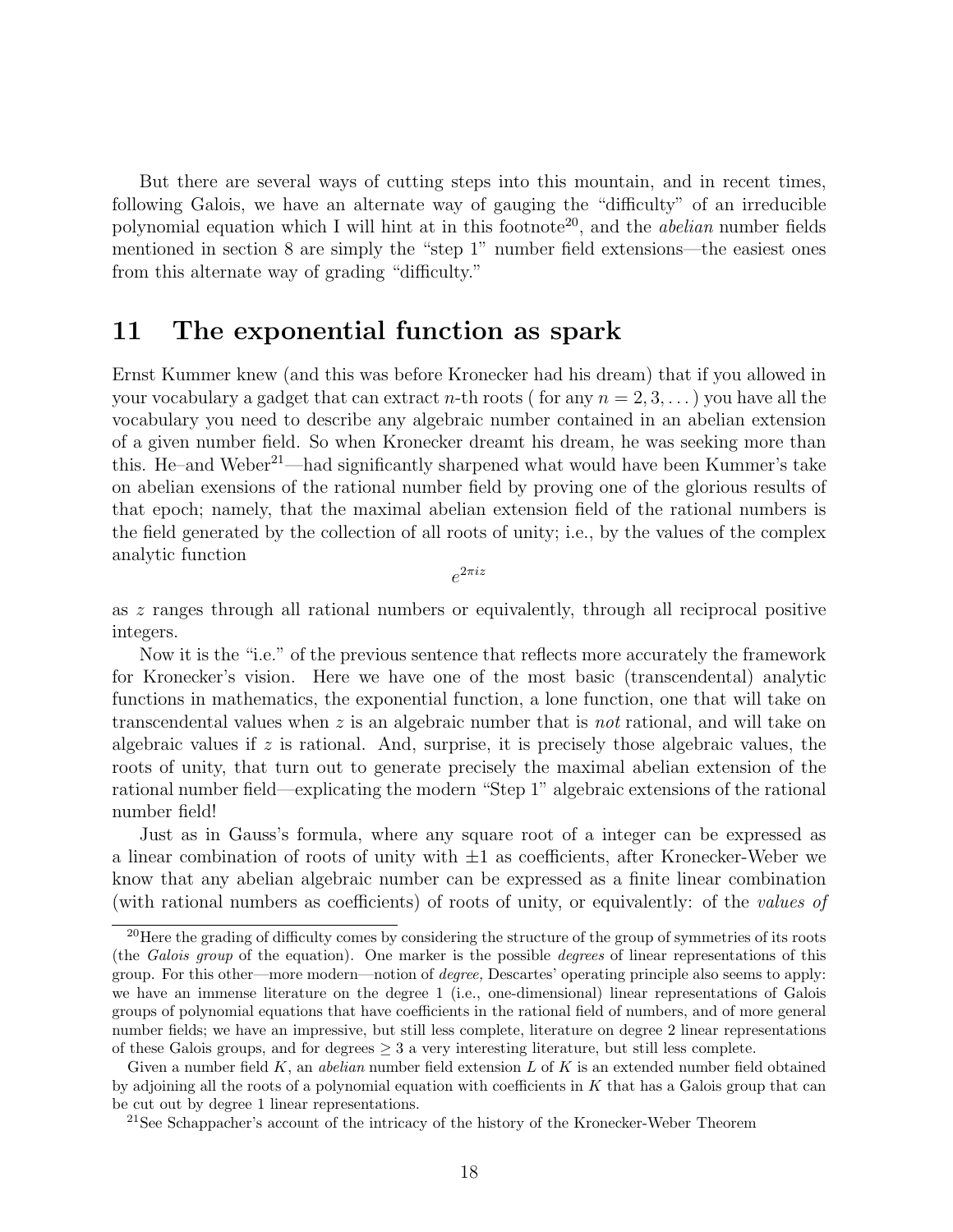the transcendental function  $e^{2\pi i z}$  as z runs through all rational numbers<sup>22</sup>. To gauge how mathematicians, on occasion, expressed exuberance over this, count the "wunderbars" in the following (word-for-word) transcription of a piece of a lecture David Hilbert gave in his course (*Vorlesung über die Theorie der Algebraischen Zahlen*) in 1926<sup>23</sup>.

Das ist etwas ganz Eigenartiges. Wir besitzen eine analytische Funktion  $e^{2\pi i z}$ mit der wunderbaren Eigenschaft, dass sie für rationale Argumentwert immer algebraische Werte liefert und dass man durch sie alle Abelschen Körper und nur diese erhält. Diese zweite Eigenschaft ist ja der Inhalt des grossen Kroneckerschen Satzes, dass alle Abelschen Körper Kreiskörper sind. Dass ist nun in der Tat eine ganz wunderbare Eigenschaft. Schon allein dass eine transzendente Function algebraiche Werte liefert, wenn man das Argument  $z = a/b$ setzt! Dass es so etwas überhaupt gibt! Das Seltsame ist nun dabei, dass man nur die Funktion  $e^{2\pi i z}$  zu besitzen braucht und dass dann alles andere sich ganz von selbst, förmlich ohne unser Hinsutun sich einstellt! Dass gilt also für das Problem, alle Abelschen Körper über den Körper der rationalen Zahlen aufzustellen. Unser neues Problem heisst nun, alle Abelschen Körper über dem imaginär quadratischen Körper  $k(\sqrt{m}) \; m < 0$  zu erhalten. Für die Erledigung des ersten Problems stellte such uns de Funktion  $e^{2\pi i z}$  zur Verfügung, dieser wunderbare Geschenk des Himmels. Werden wir nun auch für den zweiten Fall etwas Aehnliches erhalten? Das ist de Frage, die wir auch gar nicht umgehen können.

But what economy! And what a template! A single analytic function—the exponential function—a major player in Calculus, and analysis, giving us the explanatory key to a major piece of number theory, all abelian extensions of the rational field. In sum, a concept in one field (analysis) explaining with striking economy an important structure in quite a different field (number theory). And so the quest is on.

• Can we use, or modify, this template to similarly explicate the modern "Step 1" algebraic extensions of other number fields?

Kronecker dreamt specifically of the following kind of ground number field over which to consider abelian extensions; namely *quadratic imaginary fields* which are fields that are generated over the rational field by the adjunction of some imaginary quadratic

 $22$ The fact that we have stated to equivalent formulations parallels the statement, in section 6 that Kronecker's dream uses *Algebraic Geometry* and/or *Analytic Geometry* to explain whatever algebraic number fields (i.e., the ones abelian over the rational field) that it explains: the vocabulary of "roots of unity" provides the algebraic geometric formulation, which in further aspects of the dream would be replaced by torsion points in commutative algebraic groups, while the vocabulary of "values of the transcendental function  $e^{2\pi i z}$  for rational z" gives the analytic geometric formulation where one unravels the algebraic group analytically and expresses things in terms of values of some uniformizing analytic function.

 $^{23}$ I'm thankful to Yuri Tschinkel and the Göttingen library for permission to quote from these notes.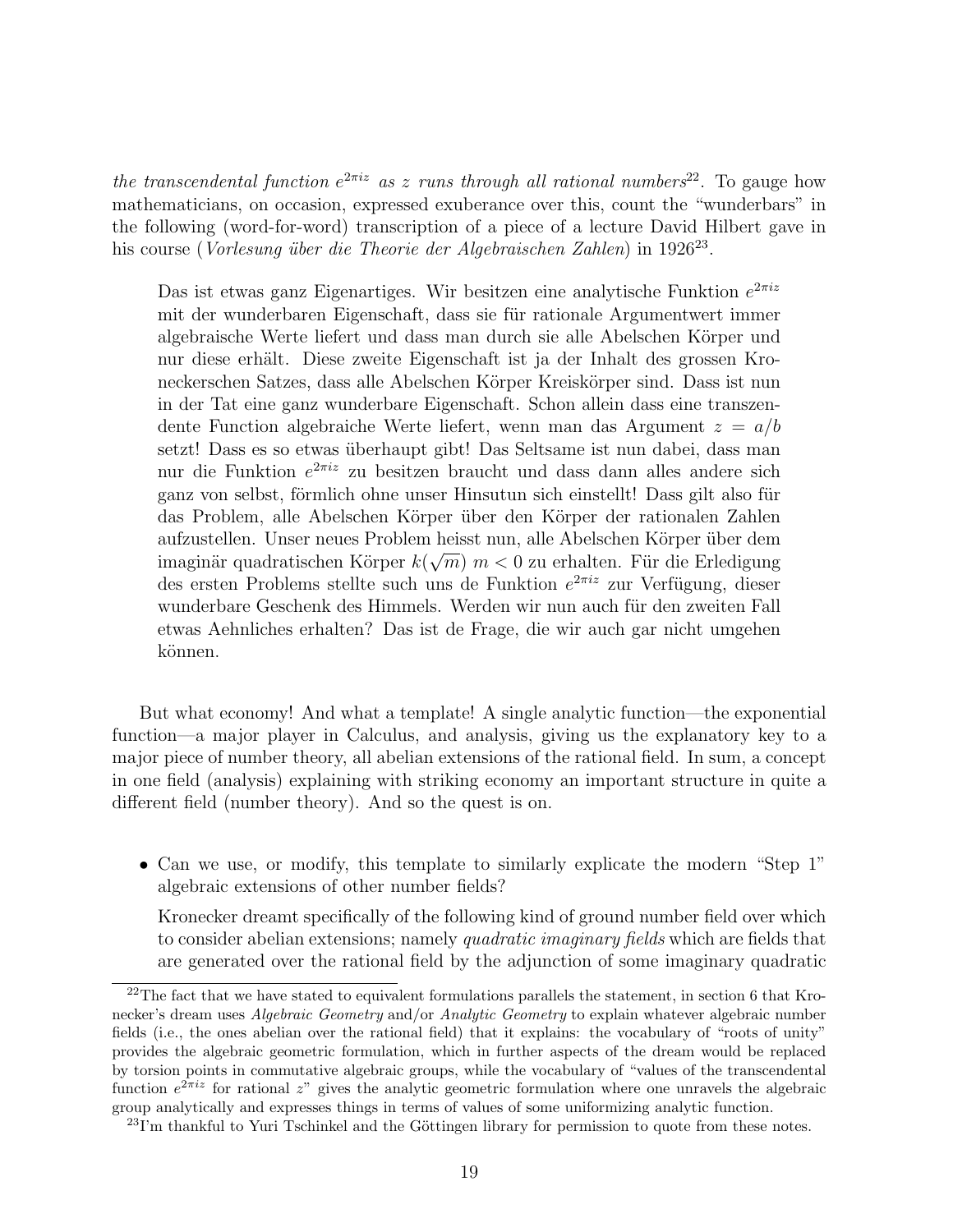quantity, i.e.,  $\sqrt{-1}$  or  $\sqrt{-2}$  or  $\sqrt{-3}$ , etc. and wished to extend, and/or replace, the exponential function and its values for rational  $z$ —by appropriate values of the elliptic modular function, and of its companion functions (these being certain Weierstrass  $\mathcal{P}\text{-}functions$ ). The elliptic modular function, also colloquially referred to as the "jfunction," has a famous Fourier expansion

$$
j(z) = e^{-2\pi i z} + 744 + 1986884 \cdot e^{2\pi i z} + 21493760 \cdot e^{4\pi i z} + 864299970 \cdot e^{6\pi i z} + \dots
$$

where each of its coefficients tells its own story (these coefficients link to what is known in the trade as "monstrous moonshine").

An example is now necessary:

# 12 How Cardano, Gauss, Newton, and Kronecker might solve a cubic equation

For our example I want to take a random equation like the polynomial of degree three

 $X^3 + 3491750X^2 - 5151296875X + 12771880859375.$ 

(Well, it isn't quite random  $\dots$  it is rigged, a bit.) How might the mathematicians in the title of this section deal with the problem of finding roots of this polynomial?

Cardano: He would use the famous formula giving the solutions of the general cubic equation in terms of square roots and cube roots of simple expressions involving the coefficients of the polynomial, and since this cubic polynomial has a single real root, this will work fine. Having found a real root  $\theta$  he can then divide the polynomial by  $X - \theta$  to get a quadratic polynomial, whose two roots he will get by the classic quadratic formula.

Gauss: He could, of course, rely on Cardano's formula. But I imagine that he'd also just figure in his head an astoundingly good approximation to the real root, and proceed from there.

Newton: His famous iterative method (Newton Approximation) will do the job of approximating a real root.

Kronecker: If someone gave him the hint that the polynomial was rigged for his benefit, he would surely put his cherished  $j$ -function to use, and—given the methods benefit, he would suffly put instant entrising *j*-function<br>available to him—he could readily see that  $j(\frac{1+\sqrt{-23}}{2})$  $\frac{\sqrt{-23}}{2}$ ) is a real root of that displayed polynomial.

If you adjoin all the roots of this polynomial to the rational number field you get what is called the *Hilbert Class Field* of the quadratic imaginary field generated what is called the *nuvert* Class Field of the quadratic imaginary field generated<br>by  $\sqrt{-23}$  that is, the largest abelian field extension of this quadratic imaginary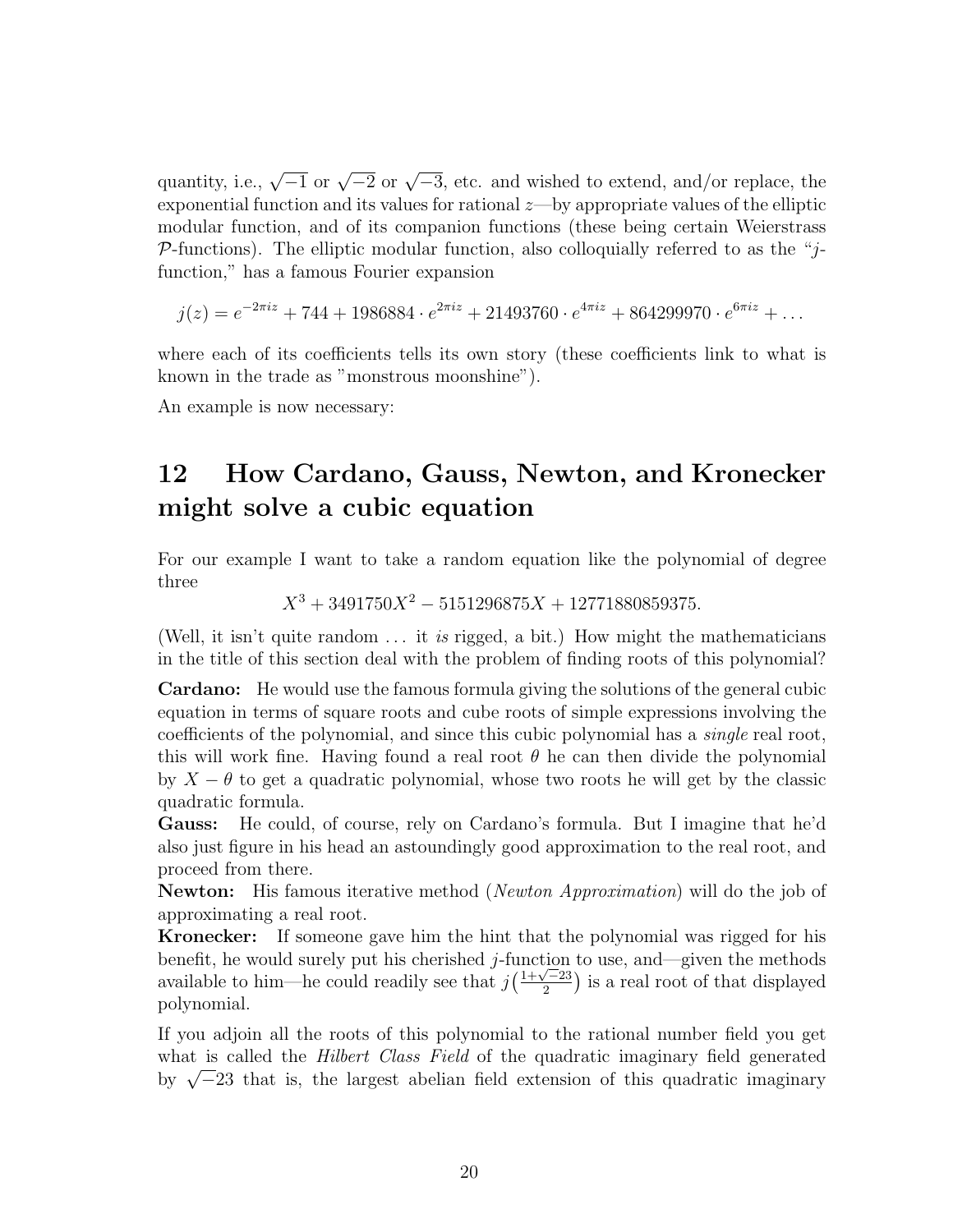field that is *everywhere unramified*<sup>24</sup>. It is, in particular an abelian extension of the quadratic imaginary field and therefore is subject to Kronecker's very general theory which guarantees that it—-the field—can be generated by special values of the very special functions like the j-function that Kronecker works with. In this instance— Kronecker's Jugendtraum tells us that the field extension can be generated by the Single value  $j\left(\frac{1+\sqrt{-23}}{2}\right)$  $\frac{\sqrt{2}}{2}$ ). Kronecker would know this intimately, since this much is part of his general framework. What is a particular piece of luck for Kronecker, is my choice of the polynomial to be the minimal irreducible polynomial over the is my choice of the polynomial to be the minimal to be the minimal.  $\frac{\sqrt{-23}}{2}$ ) satisfies<sup>25</sup>.

This "example" is a pitifully small instance of what Kronecker has given us, for in the context of quadratic imaginary fields generally, Kronecker's dream has come to a strikingly explicit realization!

But this has only sparked the search for ways of extending Kronecker's template to the range of other number fields—where the template sometimes fits (so-called CM-fields) and where the template tantalizes more than it fits (non-CM-fields). Sometimes, though, it is better for an idea to "tantalize" rather than to "snugly fit," for then it stands a chance of being expanded to act as a guide for even grander goals.

• Can we use, or modify, this template to similarly explicate the modern "Step 2" algebraic extensions of the rational number field or of other number fields?

And here we can only say that the template has been stretched and reshaped to now embrace the goals of a large part of modern number theory, including the Langlands program. The template, in short, is a grand moving frame as—I believe–all great mathematical visions end up being, in their maturity. But what kind of moving frame?

## 13 The story of a mathematical vision

The person referred to as "I" in René Descartes' Discourse on Method claims to have studied a bit of philosophy, logic, and among types of mathematics, geometrical analysis and algebra in his youth, and—finding them each deficient for his purposes (*logic* being infused with harmful elements, and the various branches of mathematics being generally confusing and arcane arts)—he sought another "method" which would have the benefits of the virtues of the separate disciplines, but would be free of their cloistered defects. He goes on to offer four economical principles that should guide thought, and then much more.

<sup>&</sup>lt;sup>24</sup>For an abelian cubic field extension such as this one *everywhere unramified* means that every prime ideal in the ring of integers of the quadratic imaginary field either generates a prime ideal in the ring of integers of the extension field, or else it generates an ideal that splits into the product of three prime ideals.

<sup>&</sup>lt;sup>25</sup>Kronecker is not the only person enamored of the *j*-function for its ability to solve polynomial equations. Felix Klein's book The Icosahedron is devoted to the use of the j-function to express the roots of the general quintic polynomial. And that some such thing was a possibility had also been noted in the writings of Hermite, and Jacobi.